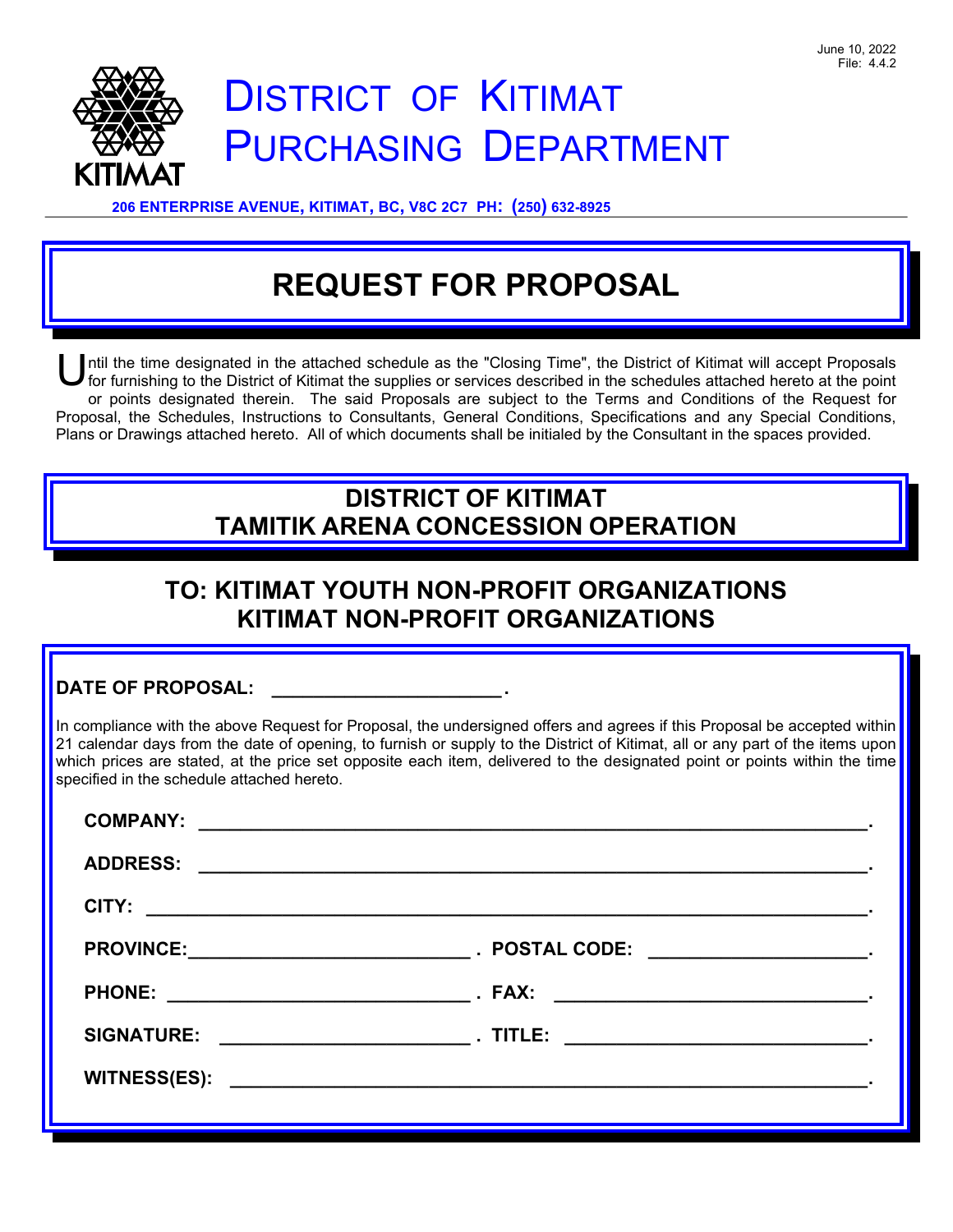

## **DISTRICT OF KITIMAT LEISURE SERVICES DEPARTMENT**

## TAMITIK ARENA CONCESSION REQUEST FOR PROPOSAL PACKAGE

#### This package consists of:

#### 1. Request for Proposal

- Request for Proposals
- Proposal Information
- **Introduction**
- The Process
- What You Should Know Before You Submit a Proposal
- What You Should Know About the Concession Contract
- What Acts and Regulations Should Know About
- How Your Proposal is Assessed
- Instructions to Proponents
- Goods and Services Tax
- Freedom of Information and Protection of Privacy Act
- Representation in the Request for Proposal
- What You Should know About the Concession
- District of Kitimat Contractual Obligations

#### 2. Proposal Supplement

- Part I Legal Structure
- **Part II** Financial Information
- Part III Operations
	- Part IV Expense and Revenue Estimate
- 3. Proposal Forms: A, B and C
- 4. Proposal Evaluation Form
- 5. Attachments: 1) Sample Contract
	- 2) Tamitik Ice Schedule 2022/2023
	- 3) Special Events Schedule 2022/2023
	- 4) Tamitik Concession Gross Sales Report
	- 5) Tamitik concession Equipment Schedule 'A'

It is your responsibility to ensure that you have received a complete package which includes all items listed above and to submit your proposal based on the complete information represented herein.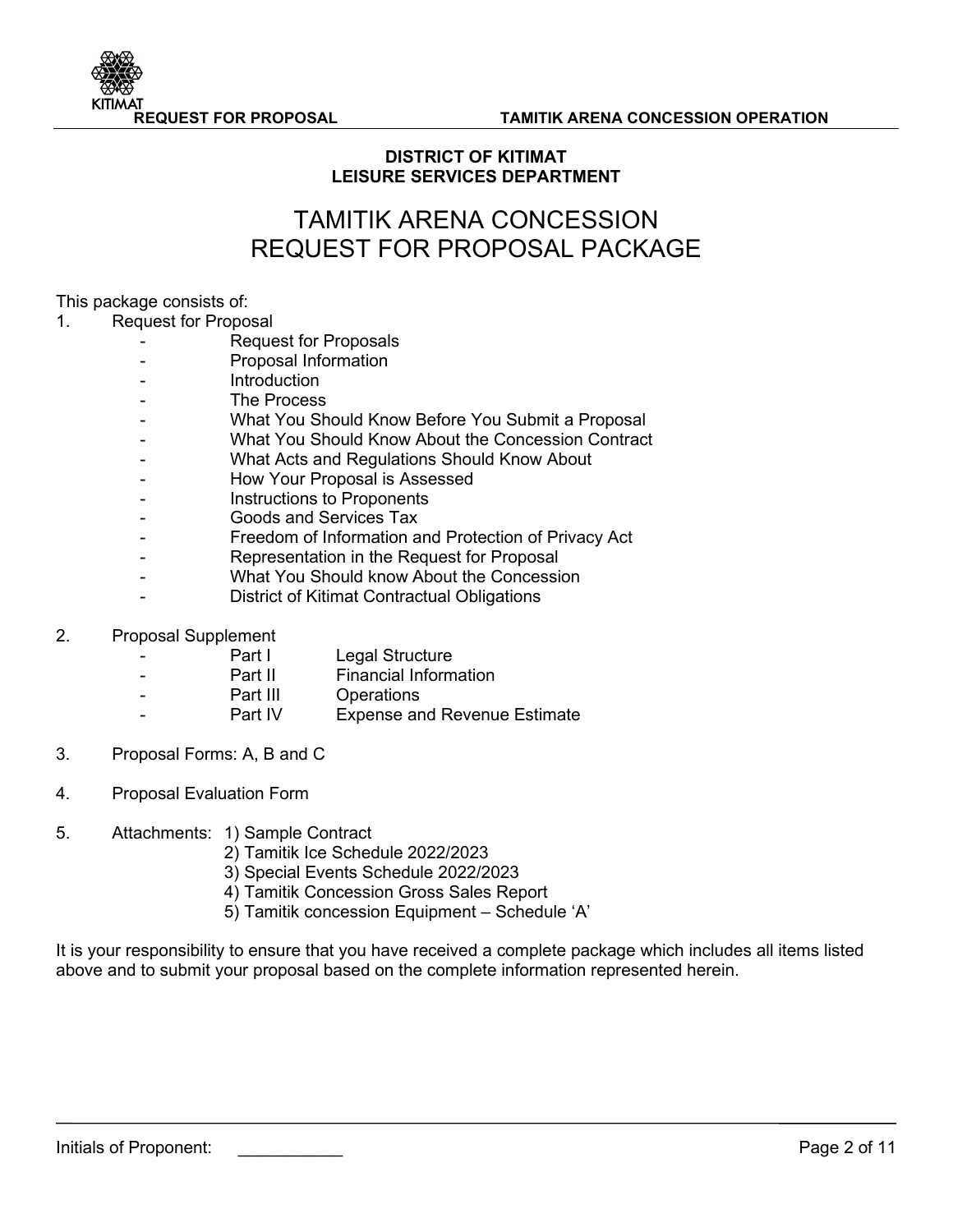

#### **1. REQUEST FOR PROPOSALS FROM ORGANIZATIONS**

1.1 The District of Kitimat invites proposals for the purpose of operating the food concession in the Tamitik Arena, The concession facility consists of over-the-counter food service in the area off the upper concourse in the Tamitik Arena  $(\pm 32 \text{ ft} \times \pm 22 \text{ ft})$ 

To learn more about this RFP, the process and the expectations, an optional site meeting with the District of Kitimat representatives has been scheduled for Thursday June 23, 2022 10:00am at the pool lobby.

## **2. PROPOSAL INFORMATION**

- 2.1 Potential proponents are advised that:
	- 2.1.1. Facility shall remain in the ownership of District of Kitimat
	- 2.1.2. The District of Kitimat Leisure Services Department may reject any or all proposals submitted.
- 2.2 The deadline for submitting sealed proposals by registered proponents at the above mentioned office is before 4:00pm July 14, 2022, opening is July 15 at 2:00 pm same in the conference room of the District of Kitimat Offices. Proposals received late will be marked late and not considered or evaluated. In case of a dispute, the proposal receipt time as recorded by the District at the Closing Location will prevail whether accurate or not.
- 2.3 For additional information contact Shaun O'Neill, Deputy Director of Leisure Services, 250-632-8955.

## **3. INTRODUCTION**

- 3.1 The District of Kitimat is seeking proposals from interested parties to operate recreational concession facility within the District of Kitimat under the authority of a contract (the "contract"). The District of Kitimat has five objectives it wishes to meet:
	- 3.1.1. To maintain and improve the District of Kitimat Leisure Services Department service to the community.
	- 3.1.2. To provide efficient food concession service that benefits Kitimat citizens and visitors to our community.
	- 3.1.3. Choices to include 20% Healthy Food options example of which can be found at www.ics.gov.ca/healthierchoices/pdf/appendixiii.pdf
	- 3.1.4. To maintain high standards of service.
	- 3.1.5. To provide an opportunity for (in order of priority):
		- a) Youth volunteer organizations to generate funds;

Initials of Proponent: \_\_\_\_\_\_\_\_\_\_\_ Page 3 of 11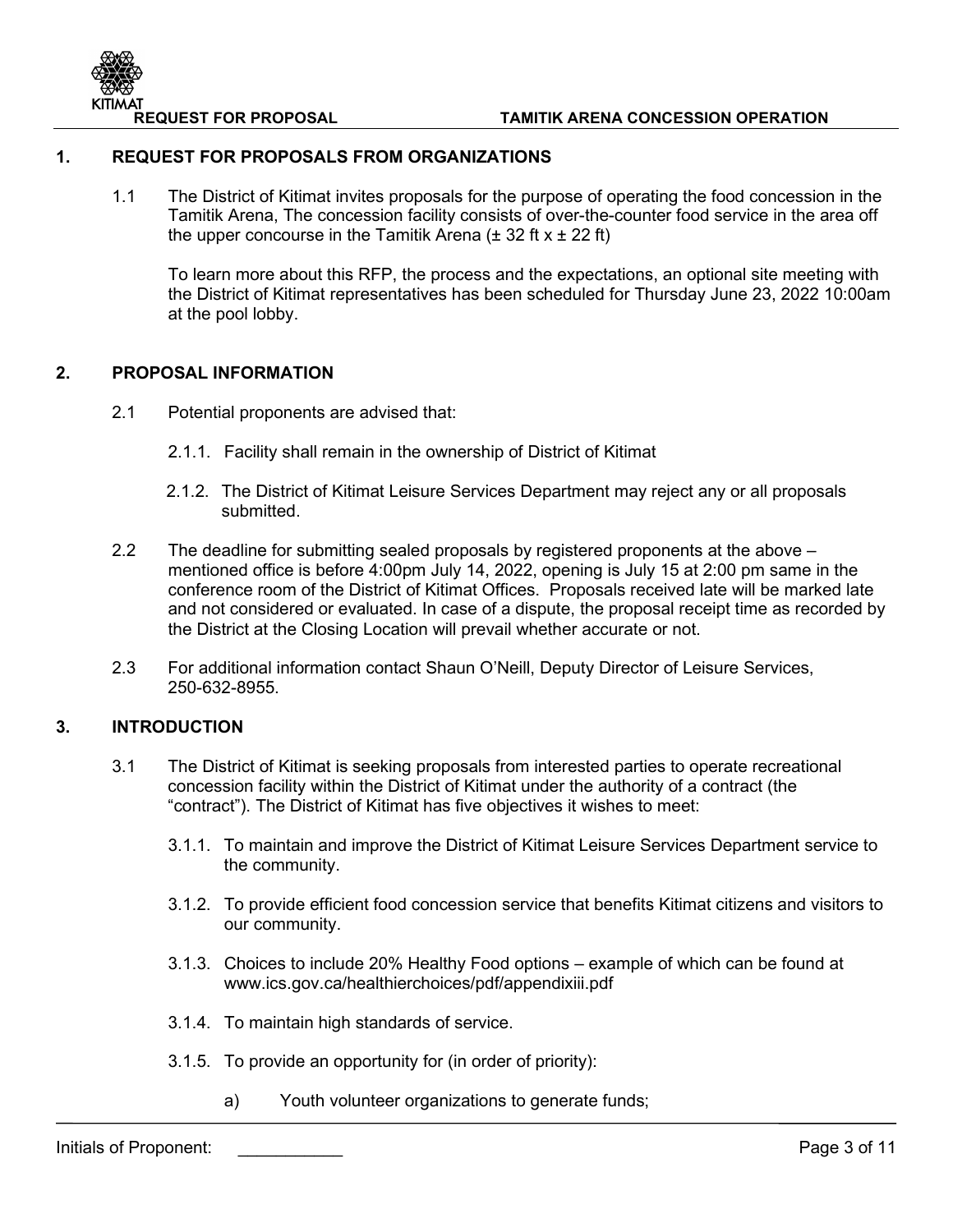

- b) Adult volunteer organizations to generate funds;
- c) Commercial organization to operate for profit.
- 3.2 The food concession is a valued element of our arena facility and contributes significantly to the community's outstanding indoor recreational opportunities.
- 3.3 The food concession provides an amenity to the public using the recreation complex. The provision of quality service to the patrons is fundamental to all programs offered in the recreation facilities.

## **4. THE PROCESS**

- 4.1 The proposal process is summarized as follows:
	- 4.1.1. The District of Kitimat Leisure Services Department will invite proponents to prepare a detailed proposal addressing the requirements presented in this Request for Proposal as laid out in sections 5, 6, 7 and 8.
	- 4.1.2. The District of Kitimat Leisure Services Department will evaluate the proposals based upon criteria including those outlined in this document. The District is not bound by the information set out in the proposal and reserves the absolute right to unilaterally consider other criteria or circumstance that the District determines will assist it in comparing and evaluating the proposals.
	- 4.1.3. The District of Kitimat Leisure Services Department will require the successful proponent to enter into a Food Concession Contract. The successful proponent will be referred to as the "Contractor" in the contract. The facilities and operations covered by the contract are located in the Tamitik Arena.

#### **5. WHAT YOU SHOULD KNOW BEFORE YOU SUBMIT A PROPOSAL**

- 5.1 Contractor's Responsibilities
	- 5.1.1. Operations

The Contractor is expected to operate the food concession facilities located in Tamitik Arena as described in the sample contract. These operations include the collecting of fees for food services, ensuring BC's Health Standards are met, supplying products and materials, and ensuring equipment is in good operating condition. This operation includes providing quality food service beyond pre-packaged items, staffing with trained staff, either volunteer or paid employees, ensuring public safety, providing food product, supplies and tools to maintain quality food service, and collections of fees for service.

5.1.2. Equipment

To maintain all supplied equipment as per Schedule "A" and contract.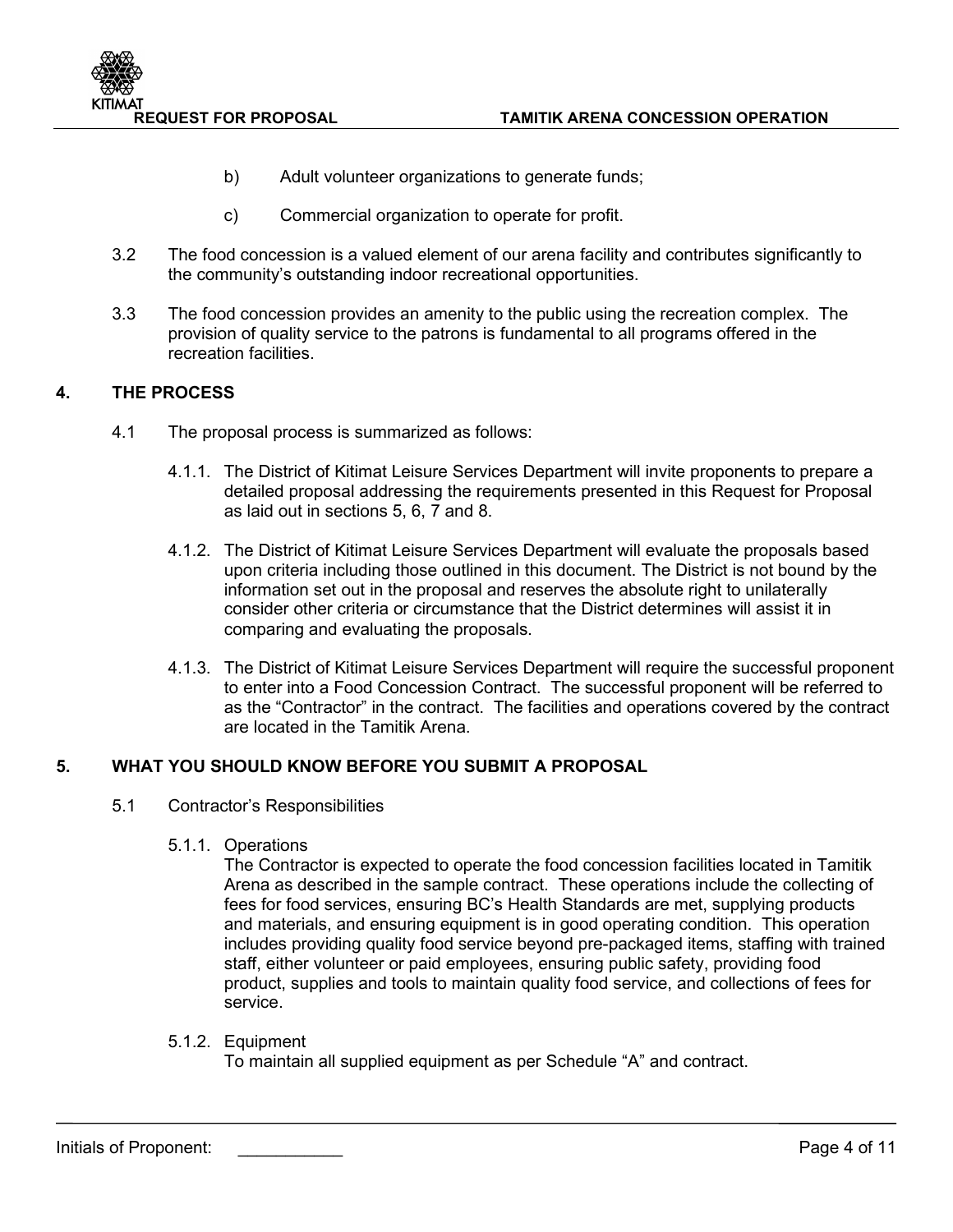

## 5.1.3. Standard of Service

The contractor is expected to achieve levels of service similar to those previously provided to the community Tamitik Arena concession users.

#### 5.1.4. Public Relations

Since the Contractor has the most contact with arena users, he/she must respond cheerfully to providing service. The degree of service provided must be consistent with the accepted standards within British Columbia's food service industries.

#### 5.1.5. Public Access

The arena users have a right to expect reasonable service and would expect the concession to be open regular weekly hours October 01 – March 15.

#### 5.1.6. Public Safety

The Contractor must ensure that the concession product is safe for public consumption and must have staff available who are trained to the accepted standard as set by the Provincial Ministry of Health.

#### 5.1.7. Criminal Record Checks

The Contractor must ensure that all staff successfully complete a Royal Canadian Mounted Police Criminal Record Check and demonstrate successful completion of the RCMP criminal record check clearance if requested by the District.

#### 5.1.8. Public Awareness

That signage be provided indicating commencement of concession operation. The successful Contractor would be expected to commence operation on or before October 1, 2022

#### 5.1.9. Permits

Food Permit and copies of Food Safe Certificates must be displayed at all times in a visible and conspicuous location.

#### 5.2 District of Kitimat Responsibilities

- 5.2.1. The District of Kitimat responsibilities under this contract are to encourage optimum recreation use and enjoyment of Tamitik Arena increasing awareness and support by:
	- a) Promoting and advertising of the Tamitik Arena in the community.
	- b) Providing public access and orientation information in specific recreation facilities.
- 5.2.2. Assess the Contractor's performance, preferably in the presence of the Contractor.
- 5.2.3. Facilitate information to ensure volunteer agencies using facilities are aware of the concession and to encourage facility users to advise Contractor of their program and program changes.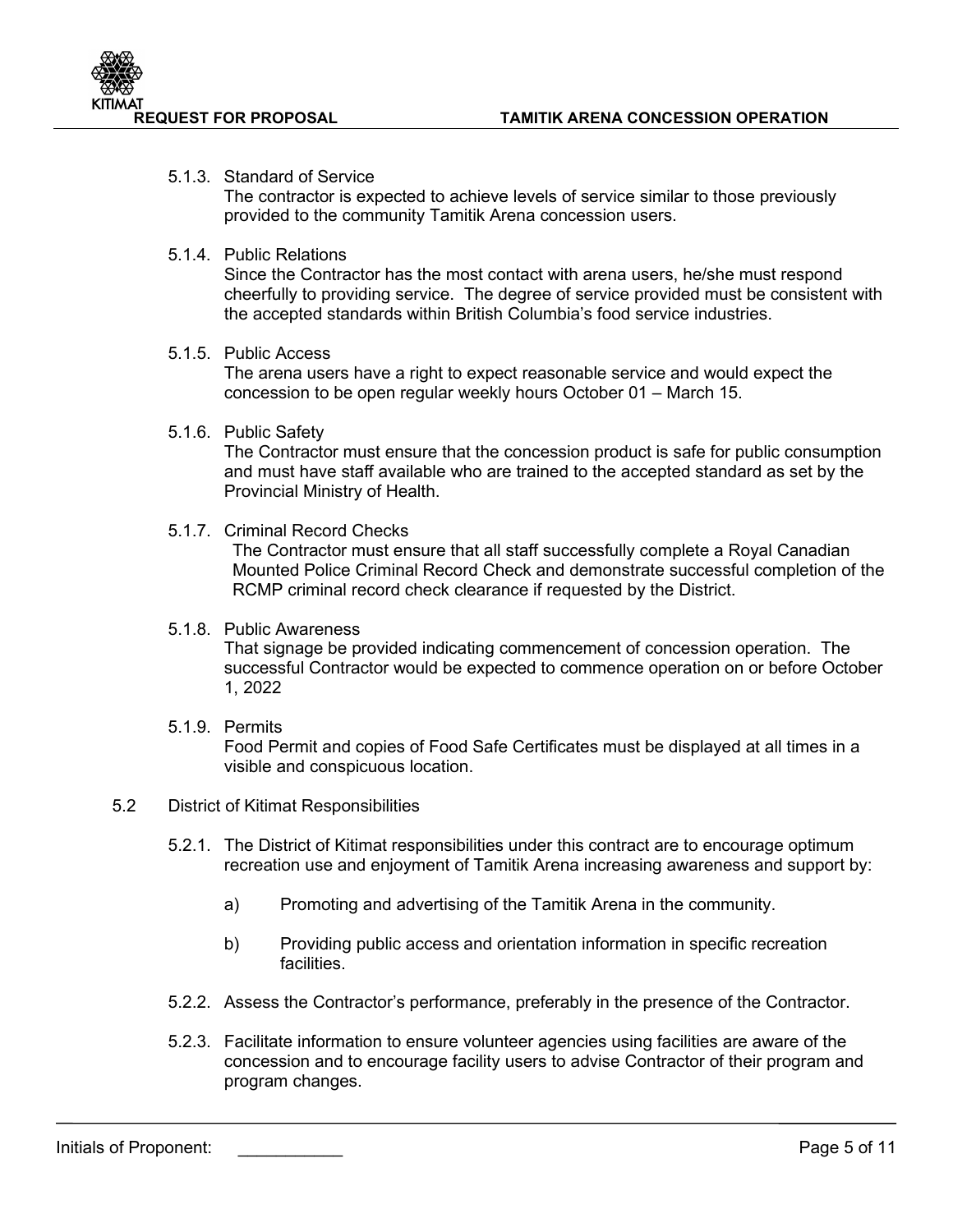- 5.2.4. Electricity, hot water, heat.
- 5.2.5. Refuse service
- 5.2.6. Assist in receiving delivery of product.
- 5.3 Administrative and Operating Expenses
	- 5.3.1. The Contractor, at their own expense, will provide the materials, supplies, additional equipment, tools, labour and administration required to operate and maintain the concession according to accepted Operational Standards.

## **6. WHAT YOU SHOULD KNOW ABOUT SUBMITTING A PROPOSAL**

- 6.1 You should be aware of the following points regarding your proposal:
	- 6.1.1. Eligibility
		- a) All proponents must be registered, or be eligible to register, with WorkSafeBC and ensure that employees are covered by WorkSafeBC, including volunteers. To determine your eligibility, and/or make written application for registration, contact your local WorkSafeBC office, or the Employers' Registration section of the main office at: 4450 Lakelse Avenue, Terrace, B.C., V8G 1P2, or telephone 1-888-922-2768;
		- b) If volunteer organizations are providing a proposal, they will only be considered if the organization is a society incorporated or registered under the Society Act in the Province of British Columbia, as verified by the Registrar of Companies.

#### 6.1.2. Proposal Forms A, B, C

Three proposal forms are attached, Form A, Form B, and Form C. You are to fill out one of these depending on what type of financial arrangements you feel are appropriate.

- a) Use Form A if, after reviewing this document, you determine that the anticipated revenue from the operations exceeds the estimated operating costs of the concession. In this case you agree to return a percentage of the gross revenue to the District of Kitimat Leisure Services Department as rent for the concession area.
- b) Use Form B if, after reviewing this document, you determine that the anticipated revenue from the operations exceeds the estimated operating cost of the concession. In this case you agree to a flat rental fee to the District of Kitimat Leisure Services Department as rent for the concession area, plus an annual rental increase per the BC Consumer Cost Index of the previous year.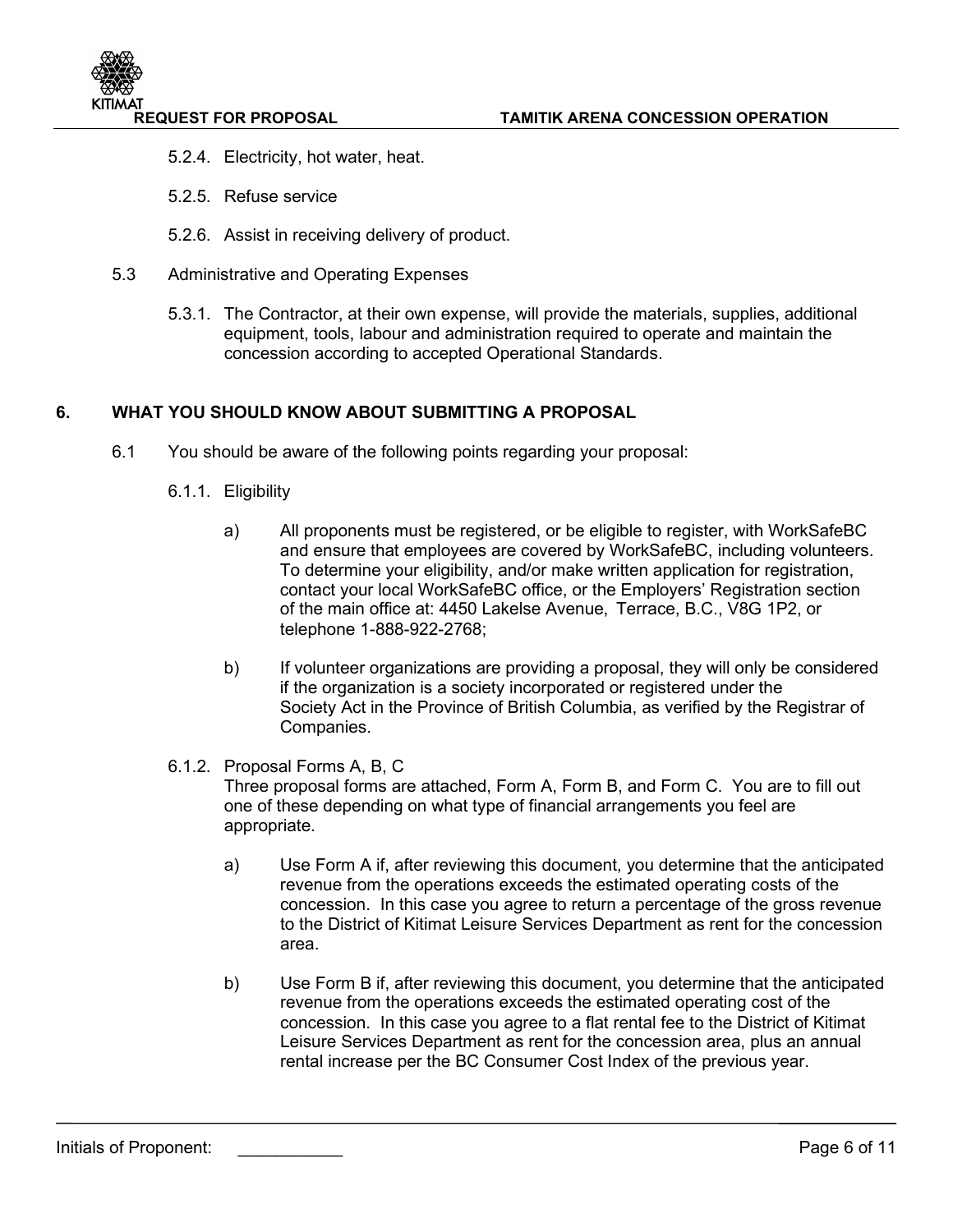

c) Use Form C if, after viewing this document, you determine that the anticipated revenue from the operations exceeds the estimated operating costs of the concession. In this case you agree to return a flat fee and a percentage of the gross revenue to the District of Kitimat Leisure Services Department as rent for the concession area plus an annual rental increase on the fee per the BC Consumer Cost Index of the previous year.

#### 6.1.3. Completion of Documents

It is your responsibility to ensure your proposal is received at the District of Kitimat, 270 City Centre, Kitimat, BC, V8C 2H7 before 4:00 pm Thursday July 14, 2022, opening is 2:30 pm same day in the conference room of the District of Kitimat Offices.

You may use a pen or digital forms to complete your proposal. If you use anything else, it will not be accepted.

Email Submission: Proponents may submit an electronic proposal by email. Proposals submitted by email must be submitted to [purchasing@kitimat.ca](mailto:purchasing@kitimat.ca) in accordance with the following:

(i)The Proponent is solely responsible for ensuring that the complete electronic Proposal, including all attachments, is received before Closing Time;

(ii) The maximum size of each attachment must be 80 MB or less (Proponents are solely responsible for ensuring that email proposal submissions comply with any size restrictions imposed by the Proponent's internet service provider);

(iii) Proponents should submit email proposal submissions in a single email and avoid sending multiple email submissions for the same opportunity. If the file size of an electronic submission exceeds the applicable maximum size, the Proponent may make multiple submissions (multiple emails for the same opportunity) to reduce attachment file size to be within the maximum applicable size; Proponents should identify the order and number of emails making up the email proposal submission (e.g. "email 1 of 3, email 2 of 3…").

Hard Copy Submission: Proponents may submit one (1) hard-copy (and one electronic copy) of its proposal.

Regardless of submission method, proposals must be received before Closing Time to be considered.

Faxed proposals will not be accepted.

6.1.4. What Your Proposal Must Contain

Proponents must complete and submit the following: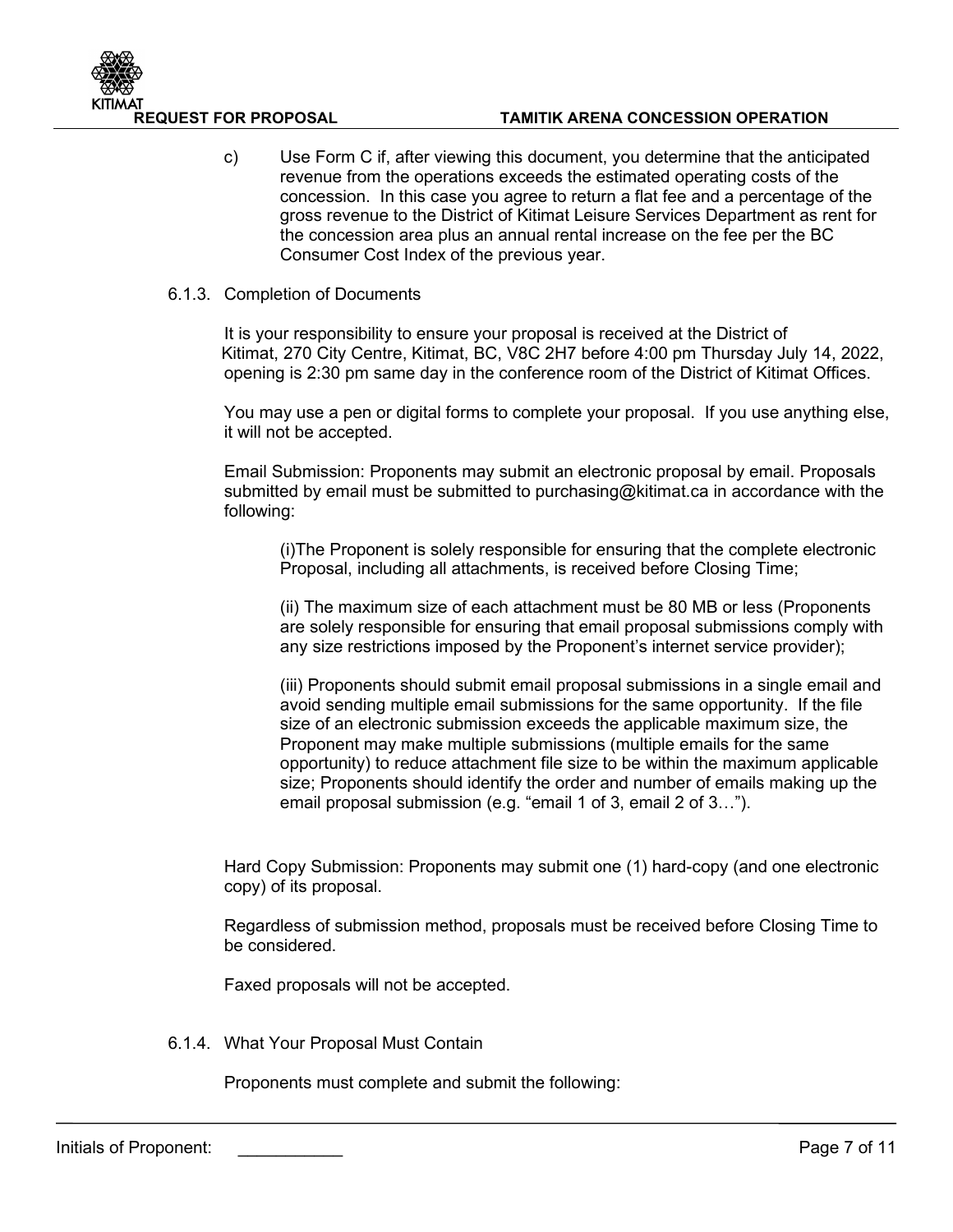

- a) Proposal Forms (forms attached); and
- b) Proposal Supplement (guidelines attached)
- c) The District of Kitimat requires that each proposal contain the name and address of the society's executive in addition to a minimum of five members of the society.
- d) Last annual audited financial statement of proponent.

## **7. WHAT YOU SHOULD KNOW ABOUT THE CONCESSION CONTRACT**

- 7.1 The attached sample Operations Contract is designed to cover operations of the concession. We would like to draw your attention to the following sections. The proponent should, however, be aware of the contents of the entire contract.
	- 7.1.1. Definitions

The primary operating season is the period that starts on the 1<sup>st</sup> day of October and ends on the 15<sup>th</sup> day of March each year.

- 7.1.2. Contractor's Rights The Contractor is granted the exclusive use and occupancy of the concession area, for the purpose of:
	- a) Operating and maintaining the concession area;
	- b) Providing food service to arena users;
- 7.1.3. Term

The initial term of the Contract is for three (3) years. The District of Kitimat Leisure Services Department may, in its sole discretion, offer the Contractor a further contract period of three (3) years with an additional option for a further three (3) years.

#### 7.1.4. Financial Obligations

Any of the following three financial arrangements is possible:

- a) The Contractor will pay the District of Kitimat Leisure Services Department a percentage of the gross revenue.
- b) The Contractor will pay the District of Kitimat Leisure Services Department an annual rental fee based on the Contractor's proposal.
- c) The Contractor will pay the District of Kitimat Leisure Services Department an annual rent in addition to a percentage of gross revenue based on the Contractor's proposal.
- 7.1.5. Indemnification and Insurance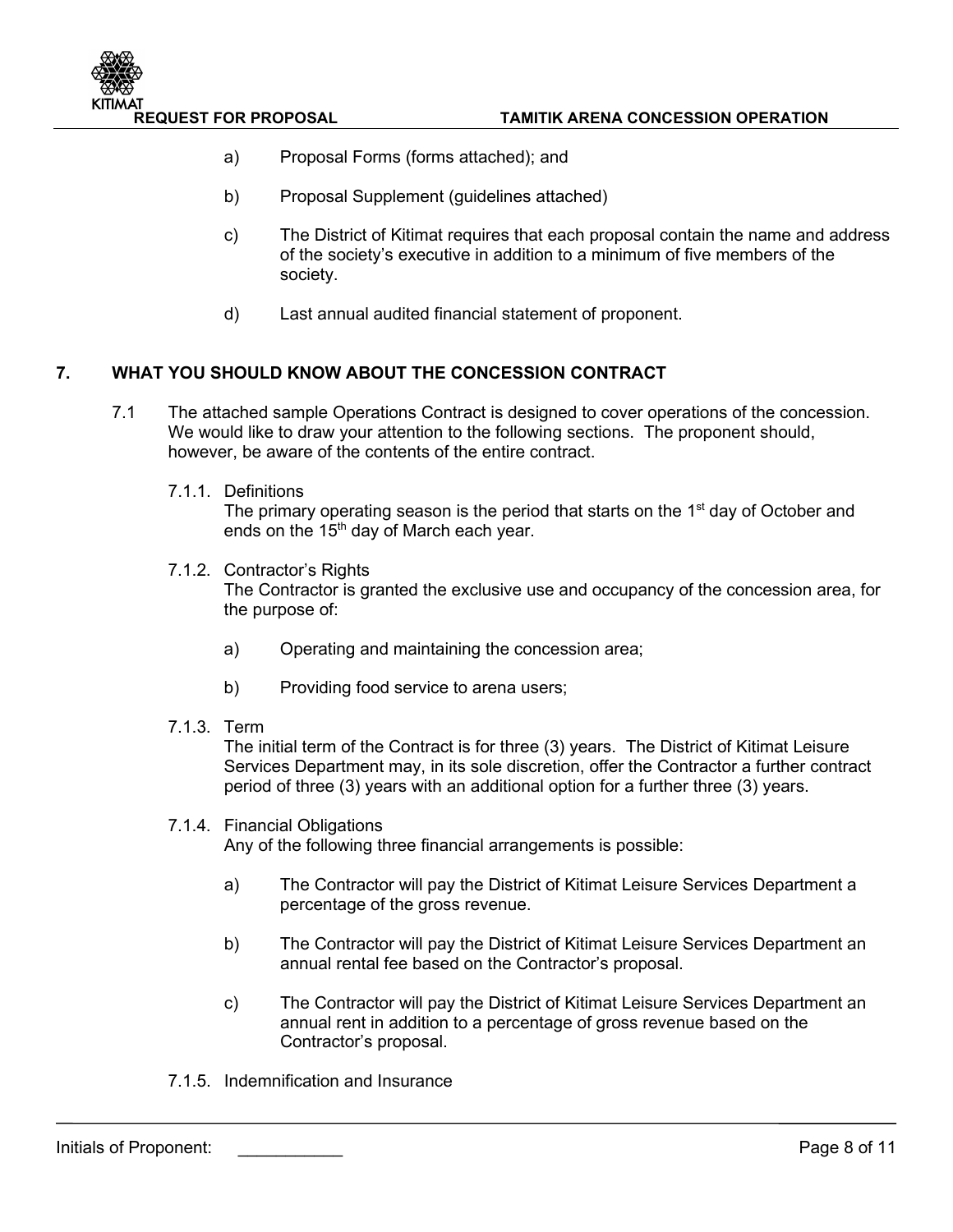

#### **REQUEST FOR PROPOSAL TAMITIK ARENA CONCESSION OPERATION**

The Contractor must maintain insurance in the form and amount described in items 24 and 25 of the contracts, and annually provide a copy to the District of Kitimat. Also, the contractor may want to review Tenants Legal Liability insurance.

7.1.6. Annual Operating Plan

The Contractor is to develop an annual financial operating plan for the first three seasons operating during the term of the contract and submit it to the District of Kitimat Leisure Services Department for approval 90 days prior to the start of the fall season. Activities not identified in the plan and not approved by the District of Kitimat Leisure Services Department must not be undertaken.

## **8. WHAT ACTS AND REGULATIONS YOU SHOULD KNOW ABOUT**

- 8.1 In completing your obligations under the contract, you must comply with municipal bylaws and all laws of the Province of British Columbia, including:
	- 8.1.1. District of Kitimat Municipal Code. The successful proponent is required to ascertain a DOK Business License.
	- 8.1.2. Employment Standards Act.
	- 8.1.3. Health Act.
	- 8.1.4. WorkSafeBC Worker's Compensation Act. The successful proponent would be the Prime Contractor of this worksite.
	- 8.1.5. Human Rights Act.

#### **9. HOW YOUR PROPOSAL IS ASSESSED**

- 9.1 The District of Kitimat Leisure Services Department will use, but not be limited to, the following criteria in assessing proposals:
	- 9.1.1. Compliance with Request for Proposal prerequisites
	- 9.1.2. Completed submission
	- 9.1.3. Volunteer capabilities
	- 9.1.4. Operations proposal
	- 9.1.5. Proponent's financial proposal
- 9.2. After the proposals have been reviewed you may be asked to present yourself for an interview.
- 9.3 After a preferred proponent is selected the District of Kitimat Leisure Services Department may negotiate with the proponent.

Initials of Proponent: \_\_\_\_\_\_\_\_\_\_\_ Page 9 of 11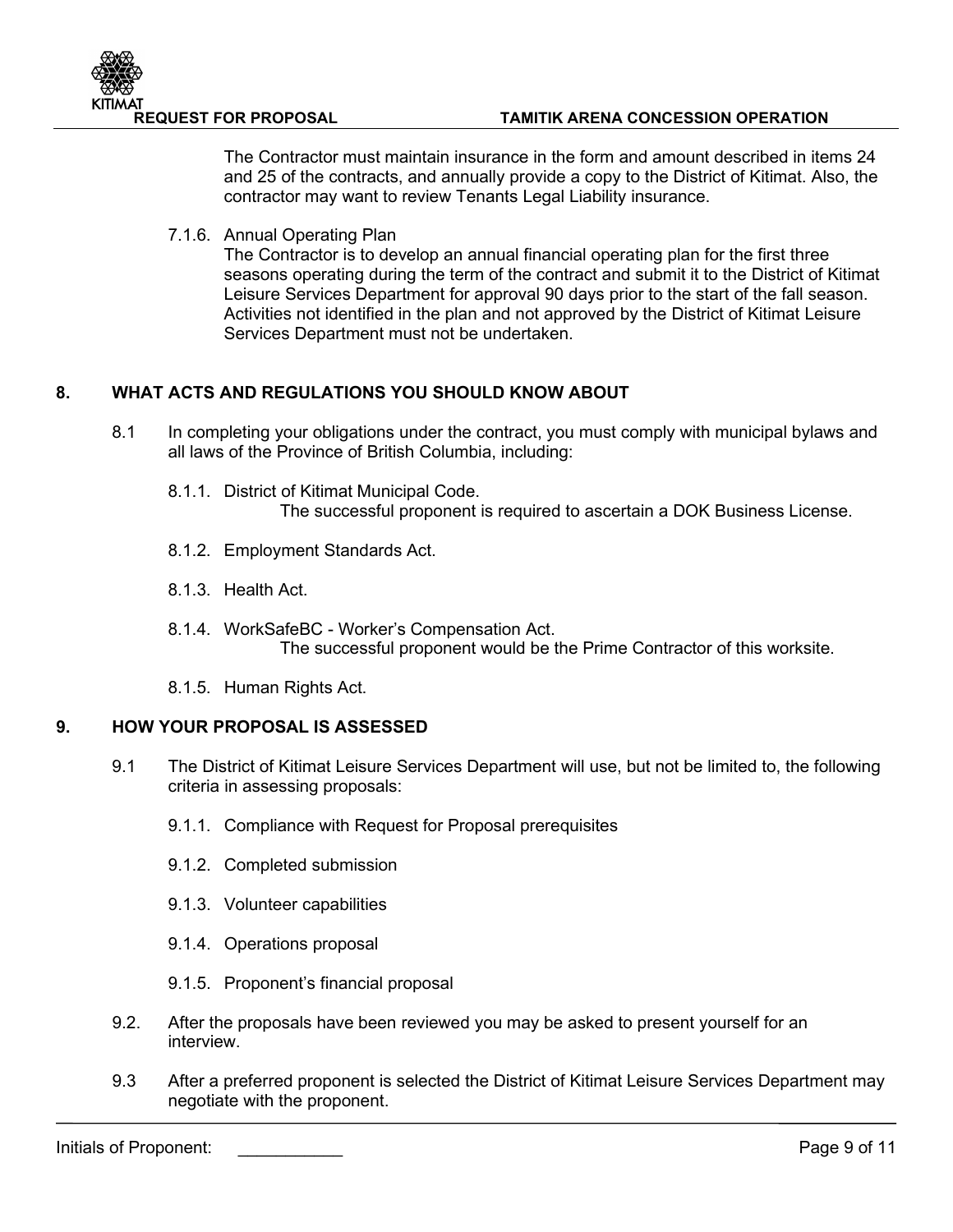

9.4 Successful and unsuccessful proponents will be notified by mail within 20 days after the closing date.

## **10. INSTRUCTIONS TO PROPONENTS**

- 10.1 Proponents may seek clarification of any matter relating to this opportunity from Shaun O'Neill, Deputy Director of Leisure Services, District of Kitimat, 270 City Centre, Kitimat, BC, V8C 2H7. Phone 250-632-8955, fax 250-632-3668.
- 10.2. Inquiries should not be directed to any other persons involved with the opportunity. Where necessary, responses given to any inquires will be summarized in an addendum and forwarded to each proponent.
- 10.3. The District of Kitimat Leisure Services Department reserves the right to modify the terms of the offering in its sole discretion and to require the successful proponent to undertake obligations not specifically set forth in the Request for Proposal, but if the District of Kitimat Leisure Services Department modifies the terms of this offering each proponent will be notified of the modification and will be provided with fourteen (14) days to amend or withdraw their proposal in response to the modification.
- 10.4. Neither acceptance of a proposal nor execution of a contract shall constitute approval by any activity contemplated in any proposal that requires any approval, contract or license pursuant to any federal or provincial statute or regional district or municipal by-law.

## **11. GOODS AND SERVICES TAX**

- 11.1 The District of Kitimat is required to pay the Goods and Services Tax (GST)
- 11.2 It is recommended that you contact your accountant or Revenue Canada to register your operation and obtain details on input tax credits to apply against any tax you pay for goods and services.

## **12. FREEDOM OF INFORMATION AND PROTECTION OF PRIVACY ACT**

12.1 All proposals and other records submitted to the District in relation to the RFP become the property of the District and, subject to the provisions of the Freedom of Information and Protection of Privacy Act and the RFP, will be held in confidence. For more information on the application of the Act, go to [http://www.cio.gov.bc.ca/cio/priv\\_leg/index.page.](http://www.cio.gov.bc.ca/cio/priv_leg/index.page)

## **13. REPRESENTATION IN THE REQUEST FOR PROPOSAL**

- 13.1 The information contained in the Request for Proposal package is supplied solely for use by proponents interested in submitting a proposal to the District of Kitimat Leisure Services Department.
- 13.2 Financial and programming information relating to the Tamitik Arena has been compiled by the District of Kitimat Leisure Services Department. The District of Kitimat Leisure Services

Initials of Proponent: \_\_\_\_\_\_\_\_\_\_\_ Page 10 of 11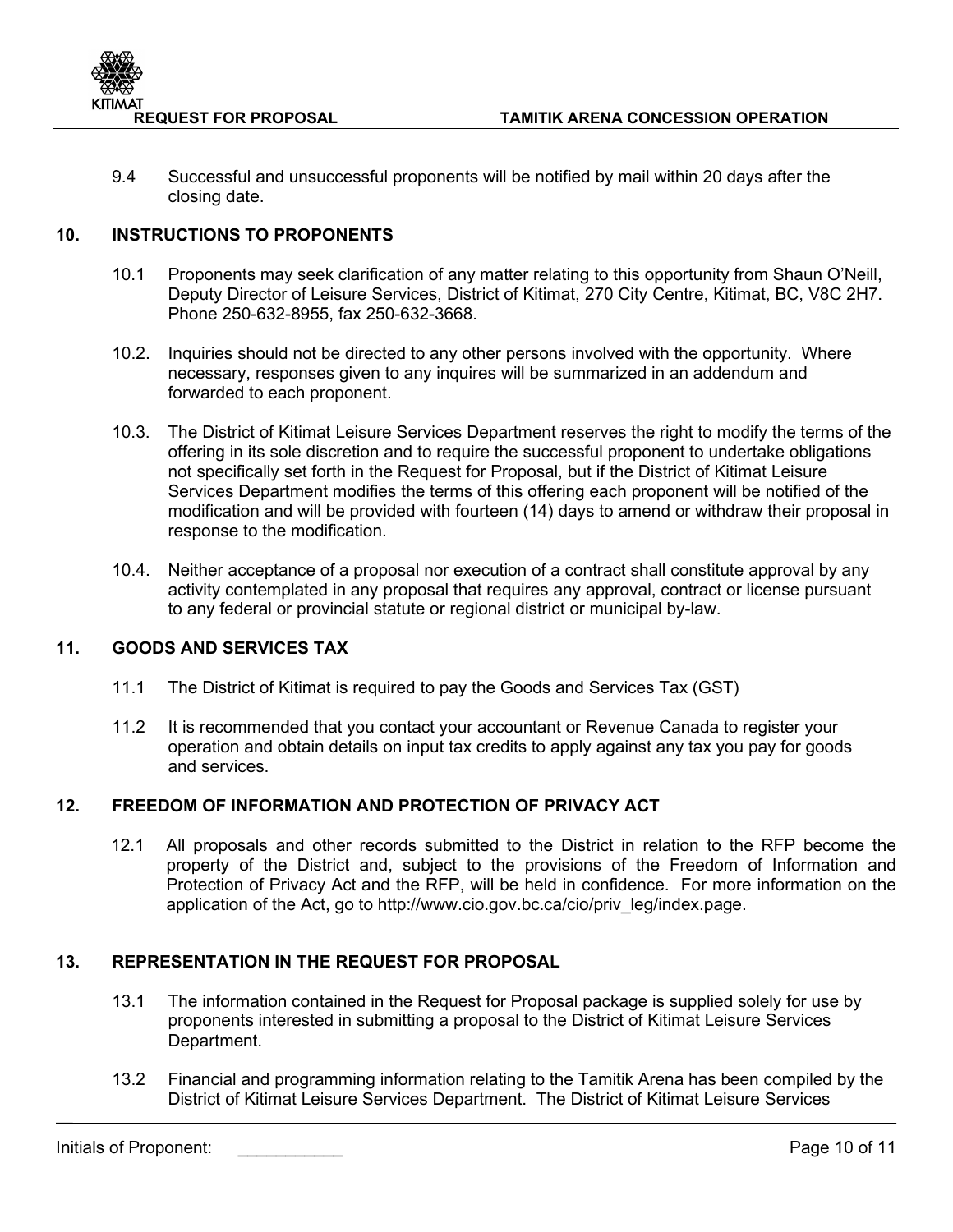

#### **REQUEST FOR PROPOSAL TAMITIK ARENA CONCESSION OPERATION**

Department expressly disclaims any and all liability for representations or warranties, expressed, or implied or contained in, or for omissions from, this Request for Proposal package or any other written or oral information transmitted or made available at any time to a proponent by or on behalf of the District of Kitimat Leisure Services Department.

13.3 This Request for Proposal package is not to be used for any purpose other than that stated above and must be returned at the request of the District of Kitimat Leisure Services Department. It may not be reproduced in whole or in part or disclosed to anyone other than the direct recipient, without the prior written consent of the District of Kitimat Leisure Services Department.

## **14. DISTRICT OF KITIMAT CONTRACTUAL OBLIGATIONS**

- 15.1 The Contractor will abide by all rental agreements made by the District of Kitimat Leisure Services Department where the agreement does not permit the opening of the Tamitik Arena, i.e. Circus, Trades Fair, etc…
- 15.2 That the Contractor will not install vending machines.
- 15.3 The contractor agrees not to sell gum or gum products or any seeds not pre-shelled.
- 15.4 The contractor will ensure the area in front of the concession is kept free of paper cups, garbage, spills, etc.
- 15.5 The contractor will supply and maintain a professional quality portable condiment dispensing unit with garbage receptacle that is approved by recreation Administration.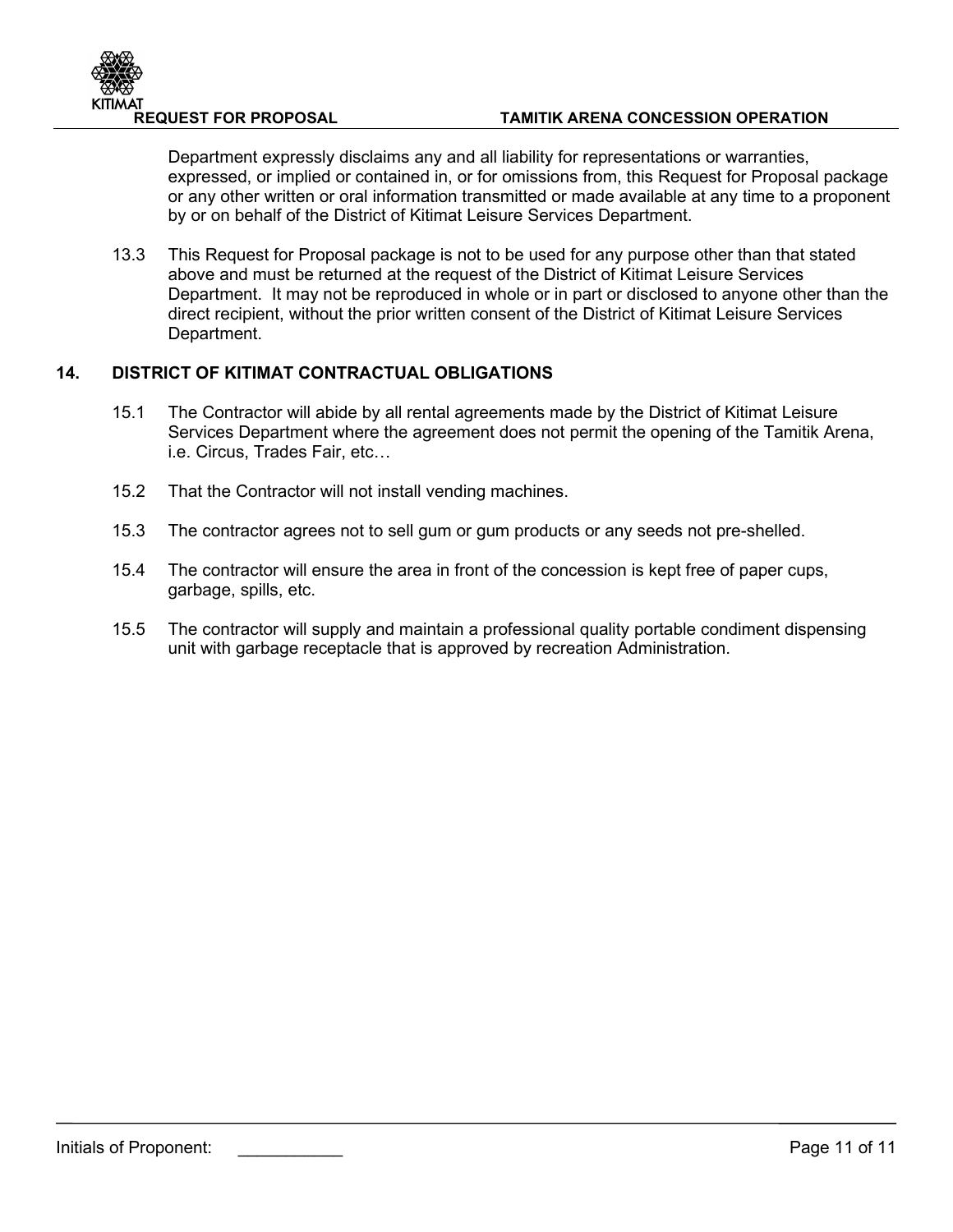## **DISTRICT OF KITIMAT LEISURE SERVICES DEPARTMENT TAMITIK ARENA CONCESSION** PROPOSAL SUPPLEMENT

Your Proposal Must Include the Following Information

## PART I LEGAL STRUCTURE

| 1              | Society | Yes<br><b>No</b>                                             |  |
|----------------|---------|--------------------------------------------------------------|--|
| $\overline{2}$ |         | Name of Society and the state of Society                     |  |
| 3              |         |                                                              |  |
|                |         |                                                              |  |
|                |         |                                                              |  |
|                |         |                                                              |  |
|                |         |                                                              |  |
|                |         |                                                              |  |
|                |         |                                                              |  |
|                |         |                                                              |  |
|                |         |                                                              |  |
| 4              |         | Organization's Mandate (ATTACH ADDITIONAL PAPER IF REQUIRED) |  |
|                |         |                                                              |  |
|                |         |                                                              |  |
|                |         |                                                              |  |
|                |         |                                                              |  |
|                |         |                                                              |  |
|                |         |                                                              |  |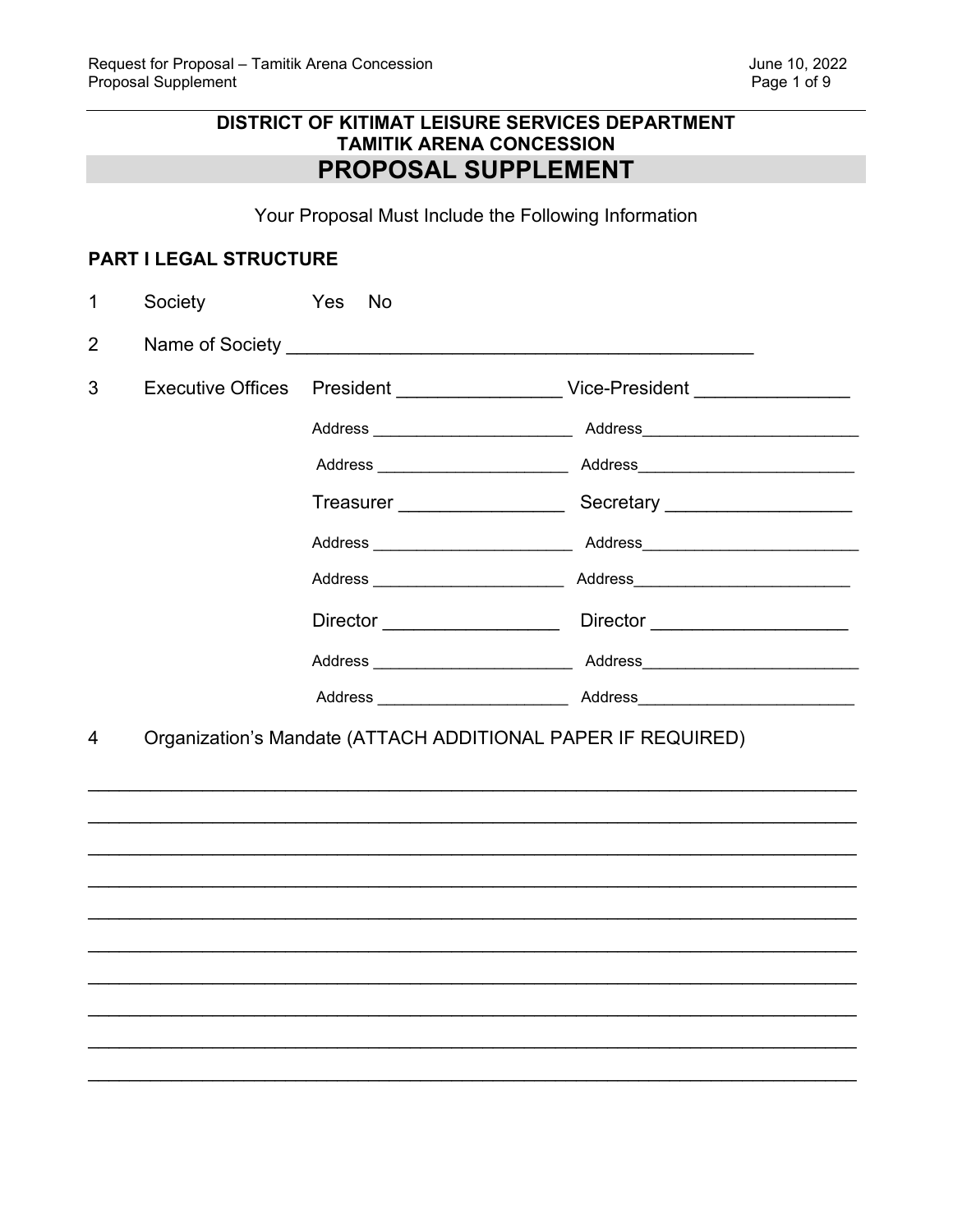## **PART II FINANCIAL INFORMATION**

- 1. Last audited statement of your youth volunteer agency submitted to government as part of Society's Act.
- 2. Most current financial statement or your youth volunteer agency.
- 3. Budget forecast for 2022/2023 winter season.
- 4. What is your estimate of start-up funds you will require to commence the concession operation?
- 5. How will you acquire start-up funds?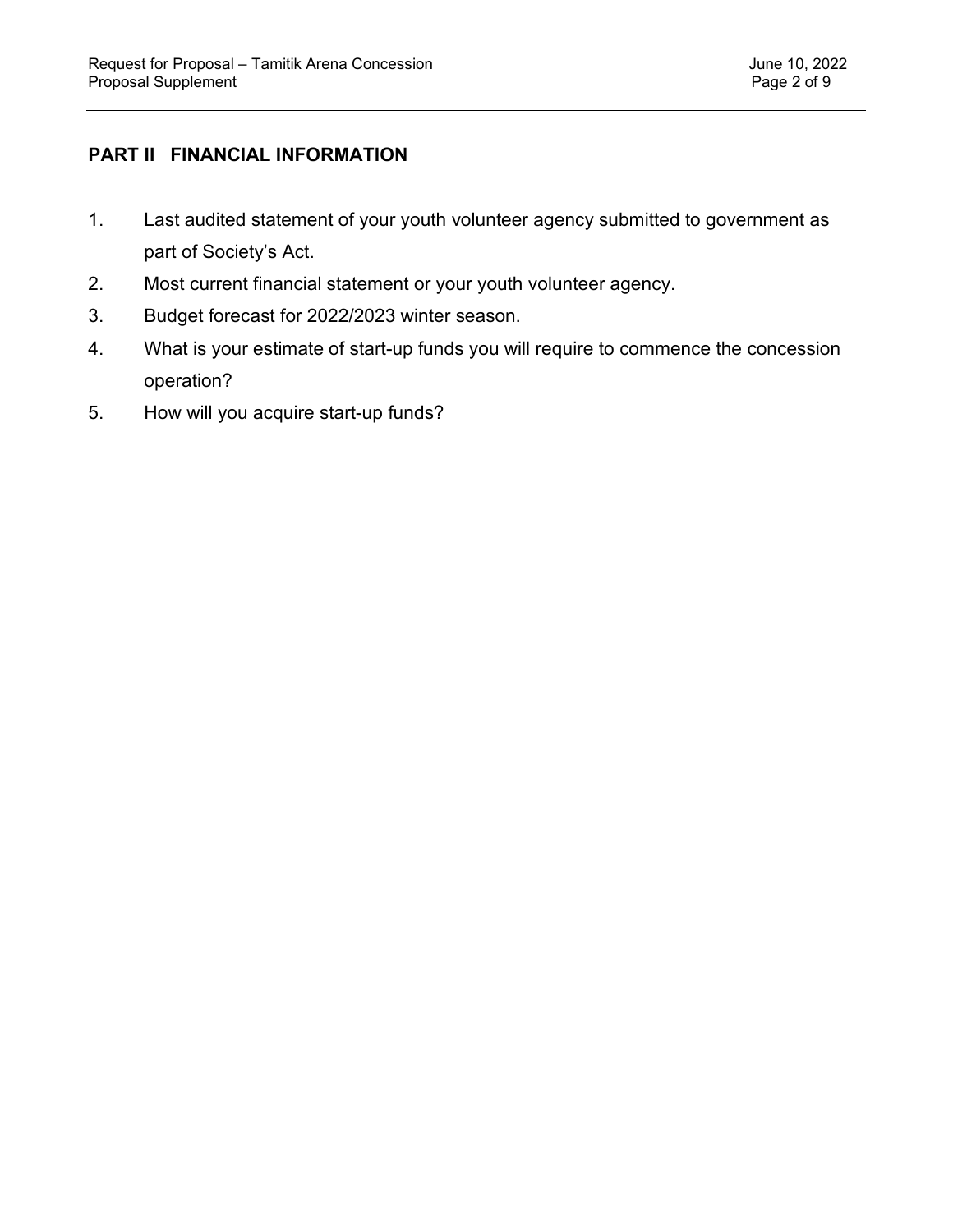## **PART III OPERATIONS**

## **Your proposal must include the following information:**

This portion of your Proposal will be evaluated on a point system. The point-value assigned to each section is indicated on the Operations Proposal Evaluation form included in the proposal call package.

## A. BACKGROUND AND EXPERIENCE

Describe in detail your organization's experience, volunteer experience which is directly relevant to operating recreation facility concession.

Do you or any contemplated key personnel have experience, qualifications, or certification in any of the following areas. Please provide details:

- 1. List key personnel.
- 2. Public relations.
- 3. Operation of fast-food concession.
- 4. Operation of a small business.
- 5. Staff safety program.
- 6. Administration and management
- 7. Supervision.
- 8. Cost control of product.

## B. MANAGEMENT AND ADMINISTRATION

Good management and organization skills are the key to the success of your operation. Describe in detail how you propose to approach the following aspects in order to meet the obligations under this contract:

- 1. Staff supervision / Training.
- 2. Reporting structure.
- 3. Cost control.
- 4. Banking system (How does money move from facility to bank?).
- 5. Do you intend to hire paid staff? If yes, how would they be trained and who would they report to?

## C. MATERIALS AND SUPPLIES

Provide a complete list of suppliers and what products they would supply.

## D. LABOUR REQUIREMENTS

Provide details on the labour required to complete your obligations under this Contract.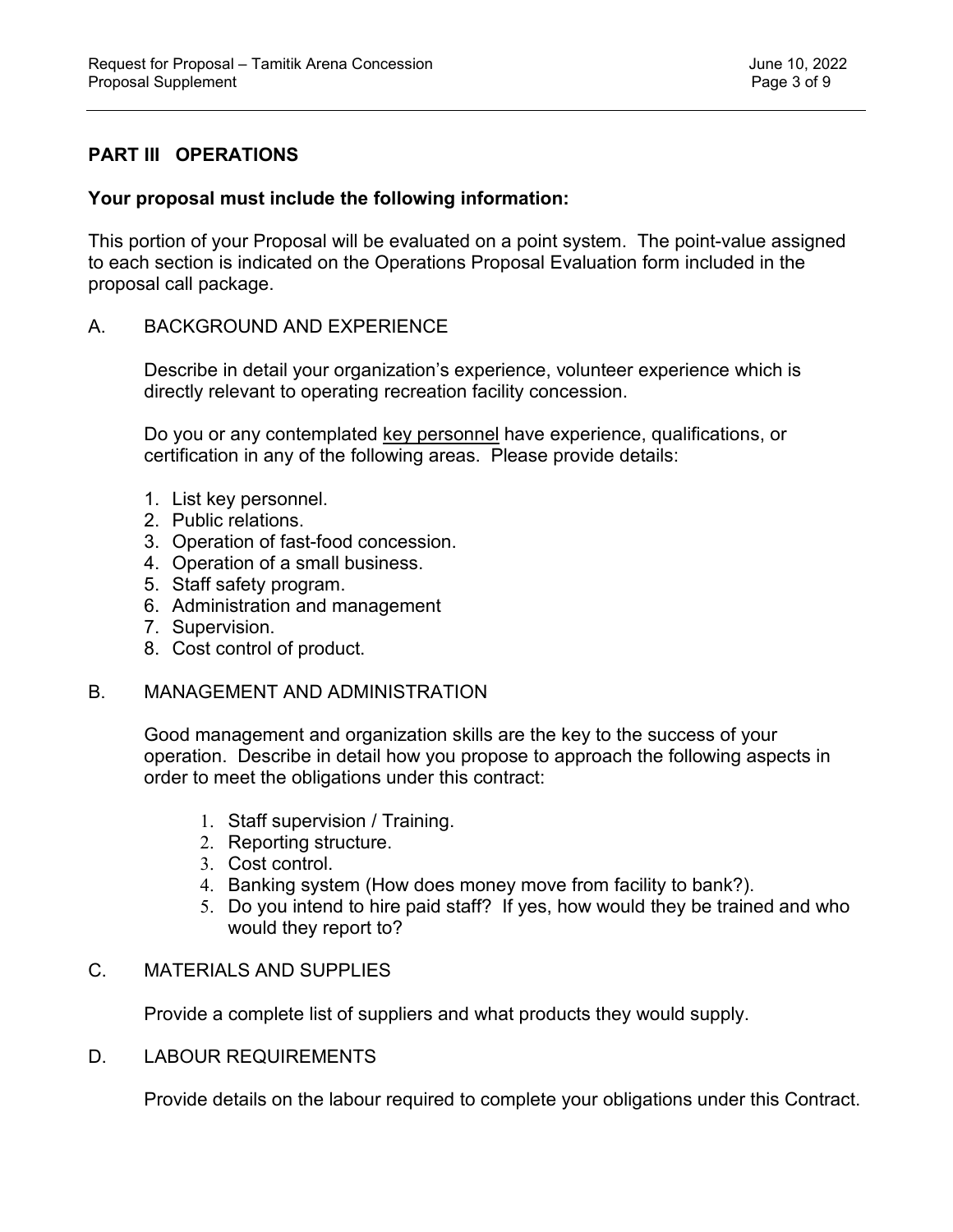## **PART III OPERATIONS continued…**

- 1. Qualities looking for when hiring staff, securing volunteers, supervisors, prep cooks, counter service personnel.
- 2. Required skills looked for when hiring staff.
- 3. Number of employees or volunteers required.
- 4. Sample staffing and duty schedule outlining a typical week.

## E. STAFF TRAINING

Provide details (when, where, who involved) of how you intend to train yourself and your staff to ensure the successful operation of this contract. Also detail how you plan to train new staff, both paid and volunteer.

## MINISTRY OF HEALTH

1. Describe how you intend to meet the Ministry of Health regulations to ensure staff has training to meet the regulations of the Act, if you are awarded this contract.

## F. OCCUPATIONAL HEALTH AND SAFETY

- 1. If paid staff, describe how you intend to meet the requirement of having an Occupational Health and Safety Program in place prior to commencing work if you are awarded this contract.
- 2. I/We have registered and presently remain in good standing WorkSafeBC, . If not registered, I/We undertake to register forthwith and advise the District of Kitimat of the number allotted prior to the execution of the contract.

## G. CUSTOMER SERVICE

In one or two paragraphs, please answer the following:

- 1. What is your definition of customer service as it relates to food concession?
- 2. How would you and your staff provide this service?

HOURS OF OPERATION PROPOSAL

Please provide hours of operation in a typical week: Monday to Thursday

 Friday **Saturday Sunday**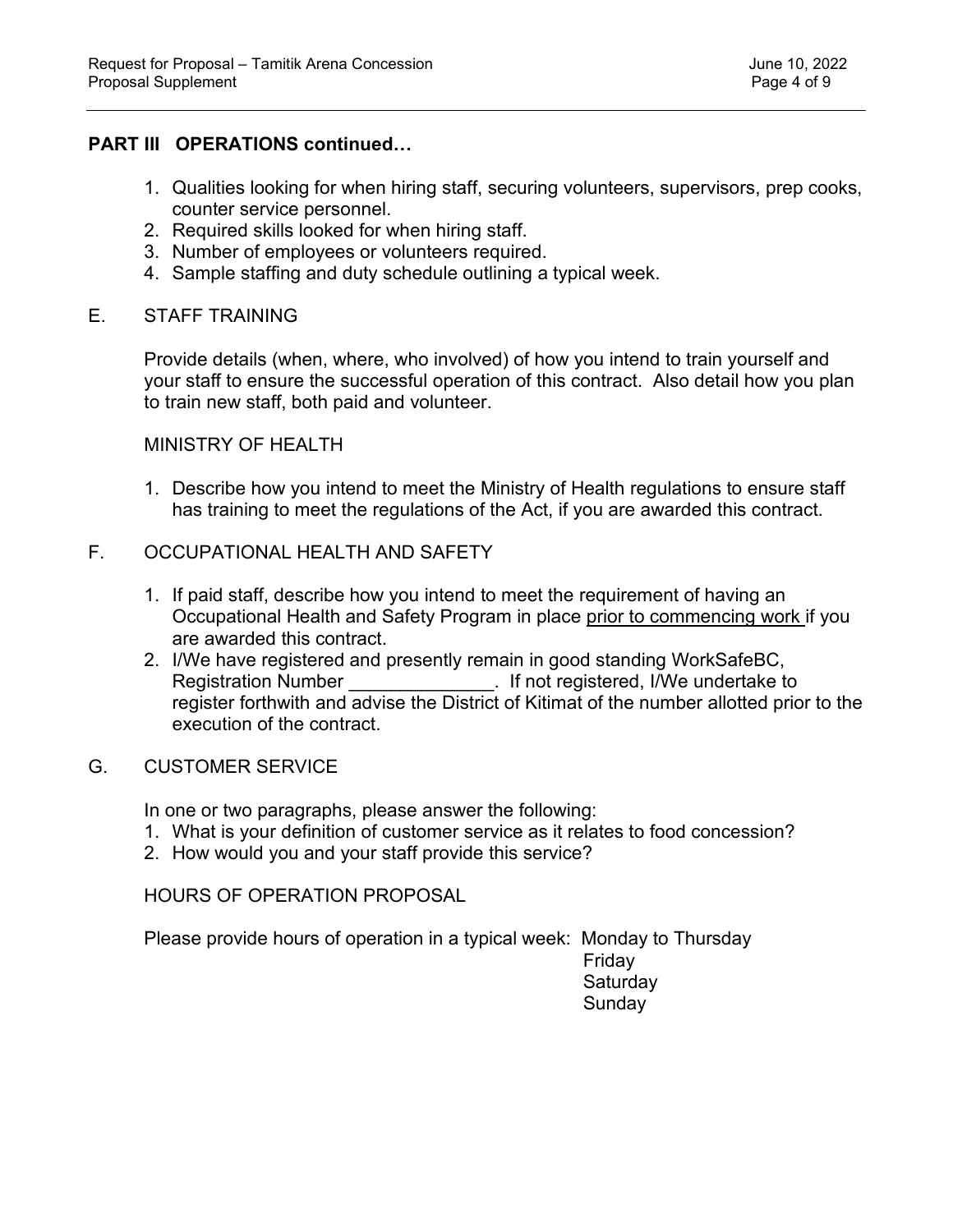## **PART III OPERATIONS continued…**

## H. VALUE ADDED PROPOSALS

Describe how your proposal could include addition benefits through product or service to arena clientele. Such opportunities could include feature menu items, condiment table with garbage receptacle.

## I. RECYCLING PROGRAM

The District of Kitimat Leisure Services Department desires to encourage all facility operators to initiate a recycling program. Please describe the approach you would take to implement the program.

- 1. What waste products do you plan to recycle?
- 2. Describe proposed methods of collection and disposal.
- K. Describe how your proposal will meet the 20% healthy food options requirement.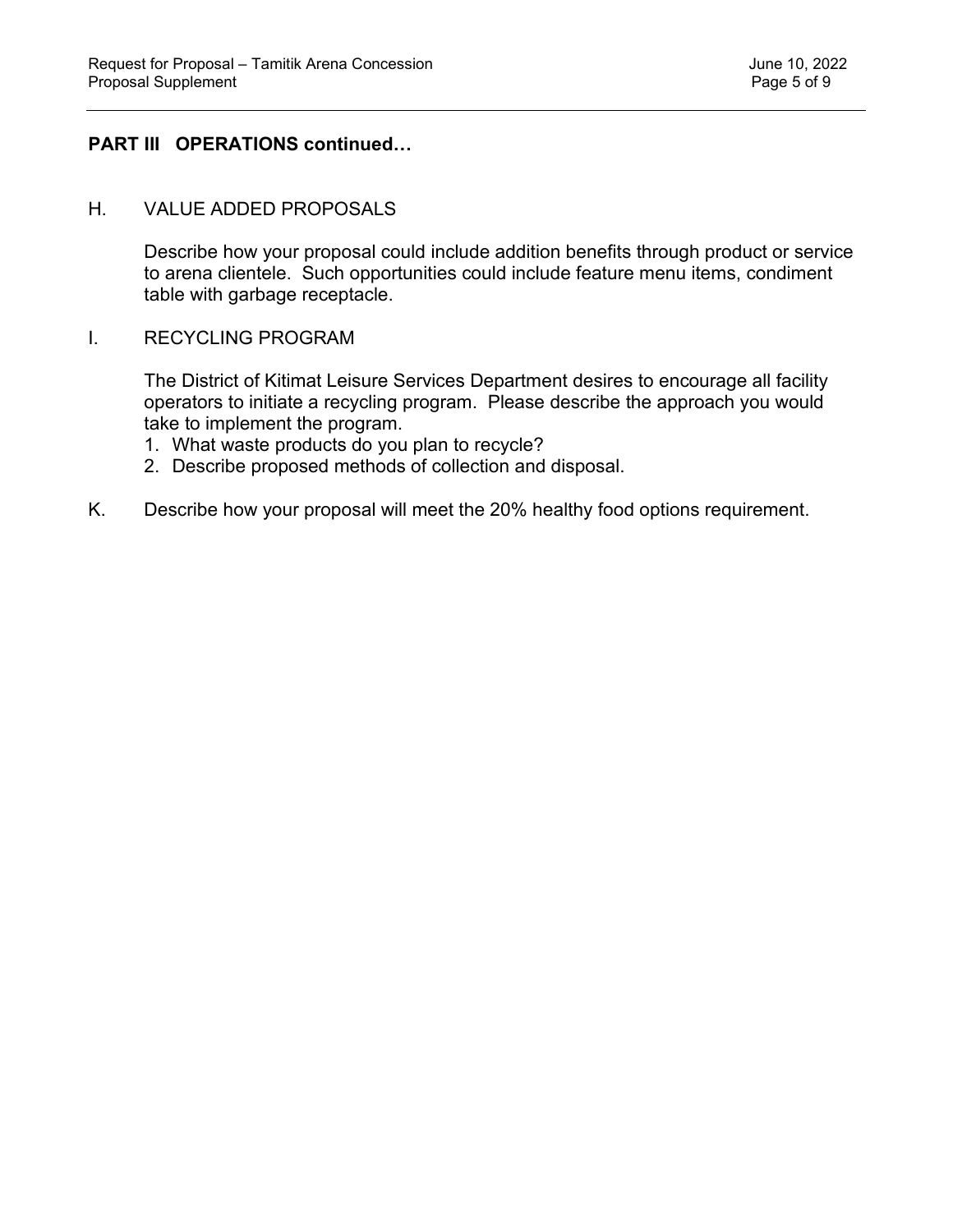## **PART IV EXPENSES AND REVENUE ESTIMATES**

To assist you in preparing your proposal and assist us in evaluation, you must complete Section A – Expense Estimates (Detailed Form) and Section B – Expense Summary (Summary Form) for the Operating Season in year 1 and 2.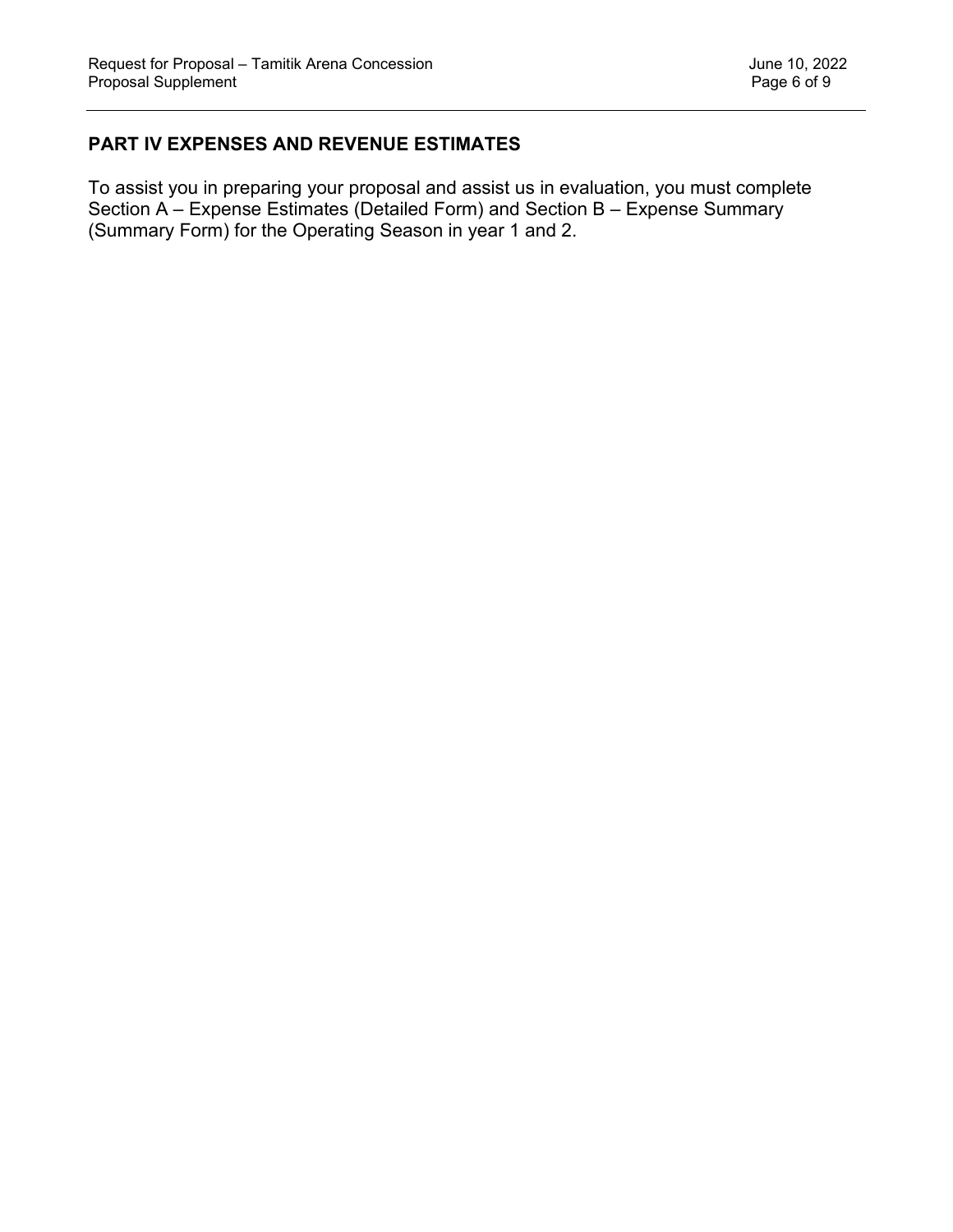## **SECTION A**

## **EXPENSE ESTIMATES (DETAILED FORM)**

What is your estimate of the expenses you expect to incur?

## **Labour Requirements – Year 1**

| <b>MONTH</b> | <b>OPERATION HRS</b> |      | <b>MANAGEMENT HRS</b> |      | <b>TOTAL HRS/MONTH</b> |      | <b>LABOUR COSTS*</b> |      |
|--------------|----------------------|------|-----------------------|------|------------------------|------|----------------------|------|
|              | Volunteer            | Paid | Volunteer             | Paid | Volunteer              | Paid | Volunteer            | Paid |
| September    |                      |      |                       |      |                        |      |                      |      |
| October      |                      |      |                       |      |                        |      |                      |      |
| November     |                      |      |                       |      |                        |      |                      |      |
| December     |                      |      |                       |      |                        |      |                      |      |
| January      |                      |      |                       |      |                        |      |                      |      |
| February     |                      |      |                       |      |                        |      |                      |      |
| March        |                      |      |                       |      |                        |      |                      |      |
| <b>TOTAL</b> |                      |      |                       |      |                        |      |                      |      |

## **Labour Requirements – Year 2**

| <b>MONTH</b> | <b>OPERATION HRS</b> |      | <b>MANAGEMENT HRS</b> |      | <b>TOTAL HRS/MONTH</b> |      | <b>LABOUR COSTS*</b> |      |
|--------------|----------------------|------|-----------------------|------|------------------------|------|----------------------|------|
|              | Volunteer            | Paid | Volunteer             | Paid | Volunteer              | Paid | Volunteer            | Paid |
| September    |                      |      |                       |      |                        |      |                      |      |
| October      |                      |      |                       |      |                        |      |                      |      |
| November     |                      |      |                       |      |                        |      |                      |      |
| December     |                      |      |                       |      |                        |      |                      |      |
| January      |                      |      |                       |      |                        |      |                      |      |
| February     |                      |      |                       |      |                        |      |                      |      |
| March        |                      |      |                       |      |                        |      |                      |      |
| <b>TOTAL</b> |                      |      |                       |      |                        |      |                      |      |

Operations Hours means that are directly related to providing operational services. Management Hours means hours required for administration and management of the contract.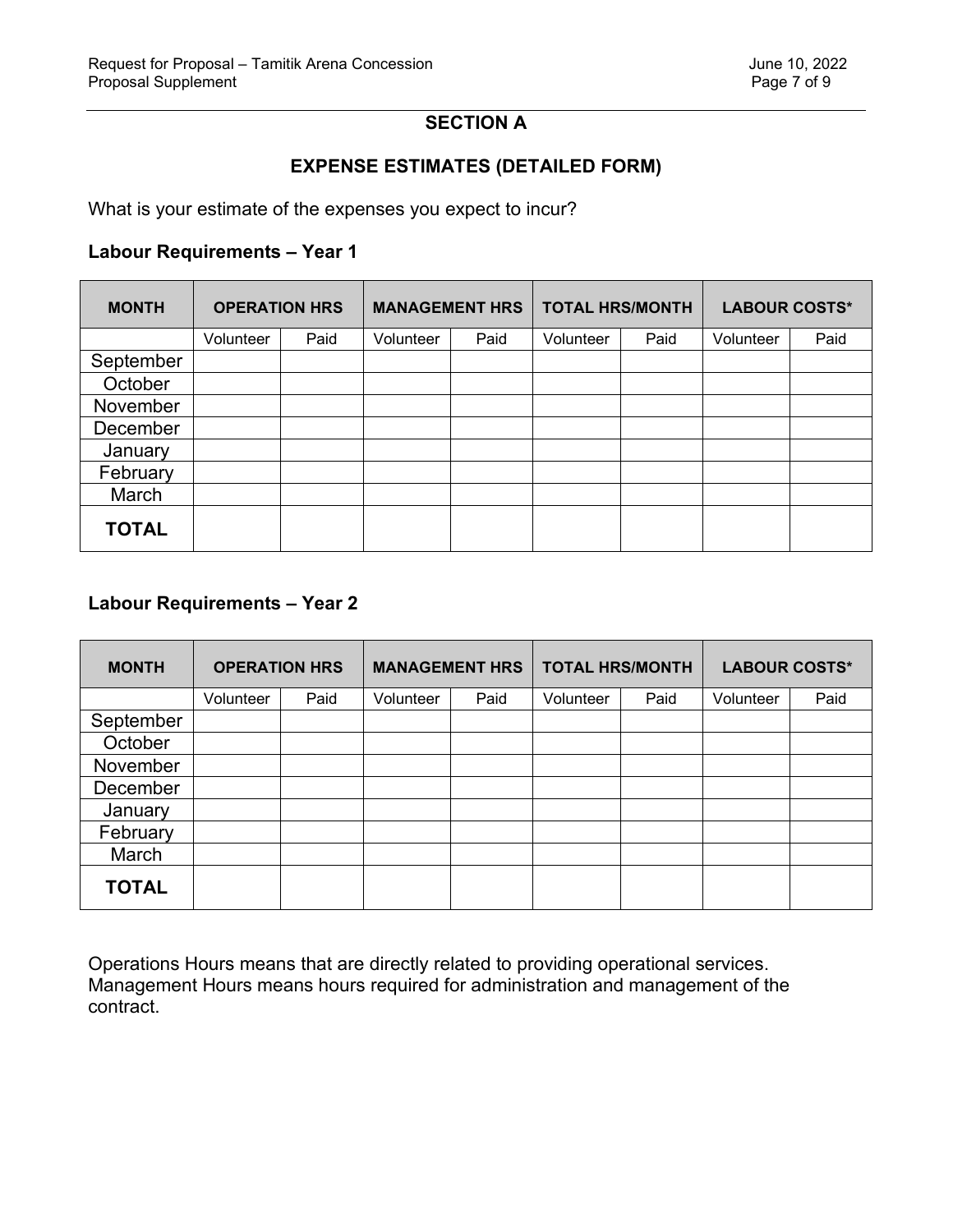## **SECTION B**

## **INCOME EXPENSE BUDGET**

| $\blacksquare$<br>$\cdot$ | _______ | ---<br>--<br>$\ddot{\phantom{a}}$<br>. .<br>_________ |
|---------------------------|---------|-------------------------------------------------------|

| <b>Revenue Estimate</b> |  |
|-------------------------|--|
| January                 |  |
| February                |  |
| March                   |  |
| October                 |  |
| November                |  |
| December                |  |
| Off-Season              |  |

| <b>Expense Estimate</b>             |  |
|-------------------------------------|--|
| <b>Cost of Product</b>              |  |
| Labour                              |  |
| <b>Volunteer Costs</b>              |  |
| Equipment Maintenance /<br>Purchase |  |
| Insurance                           |  |
| Accounting                          |  |
| <b>Banking</b>                      |  |
| <b>Miscellaneous</b>                |  |

| Other                         |  |
|-------------------------------|--|
| <b>Concession Rental Fees</b> |  |

| Profit/Loss |  |  |
|-------------|--|--|
|-------------|--|--|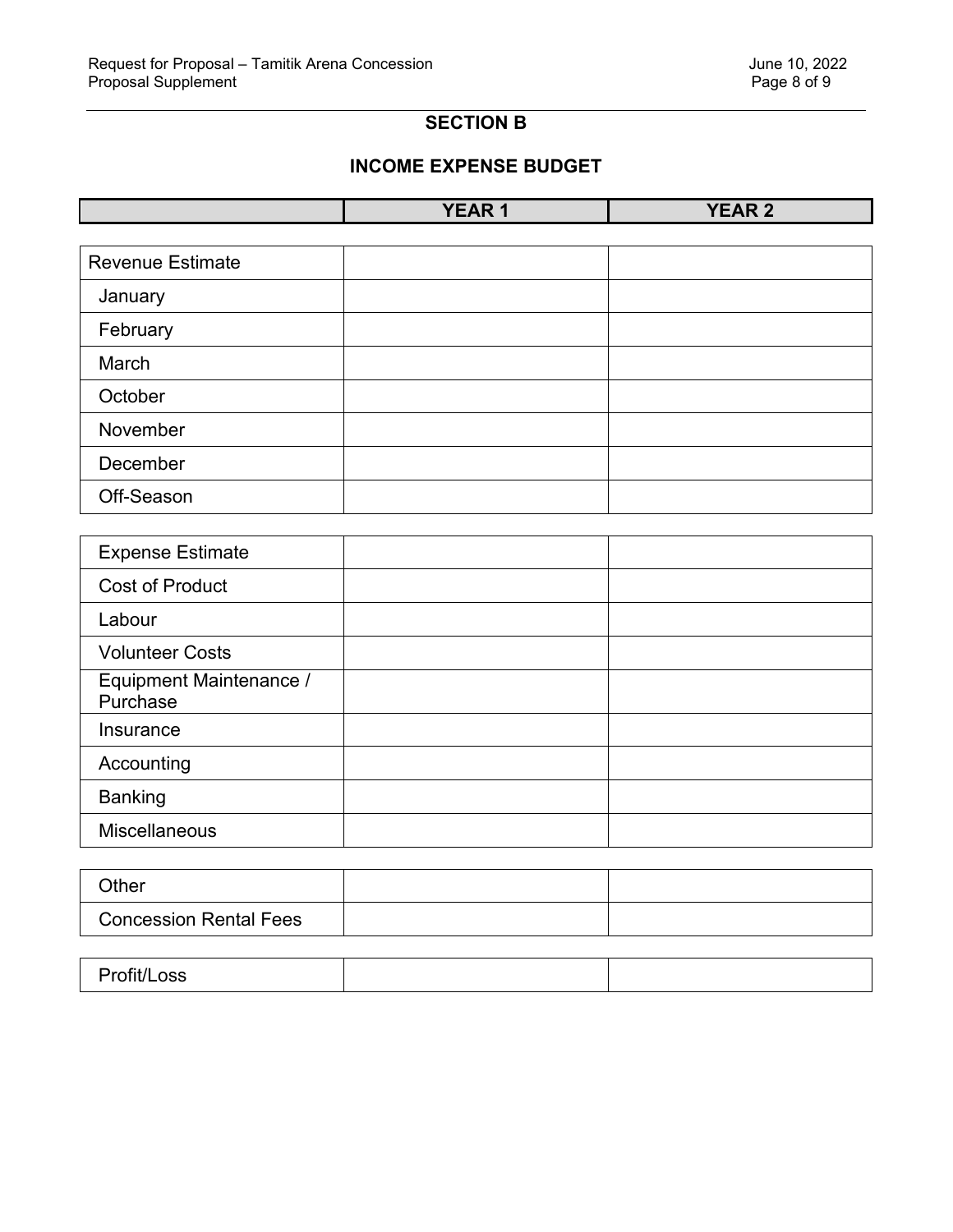## **PRODUCT LIST**

| <b>BRAND NAME</b> | <b>SIZE</b> | <b>SELLING PRICE</b> |
|-------------------|-------------|----------------------|
|                   |             |                      |
|                   |             |                      |
|                   |             |                      |
|                   |             |                      |
|                   |             |                      |
|                   |             |                      |
|                   |             |                      |
|                   |             |                      |
|                   |             |                      |
|                   |             |                      |
|                   |             |                      |
|                   |             |                      |
|                   |             |                      |
|                   |             |                      |
|                   |             |                      |
|                   |             |                      |
|                   |             |                      |
|                   |             |                      |
|                   |             |                      |
|                   |             |                      |
|                   |             |                      |
|                   |             |                      |
|                   |             |                      |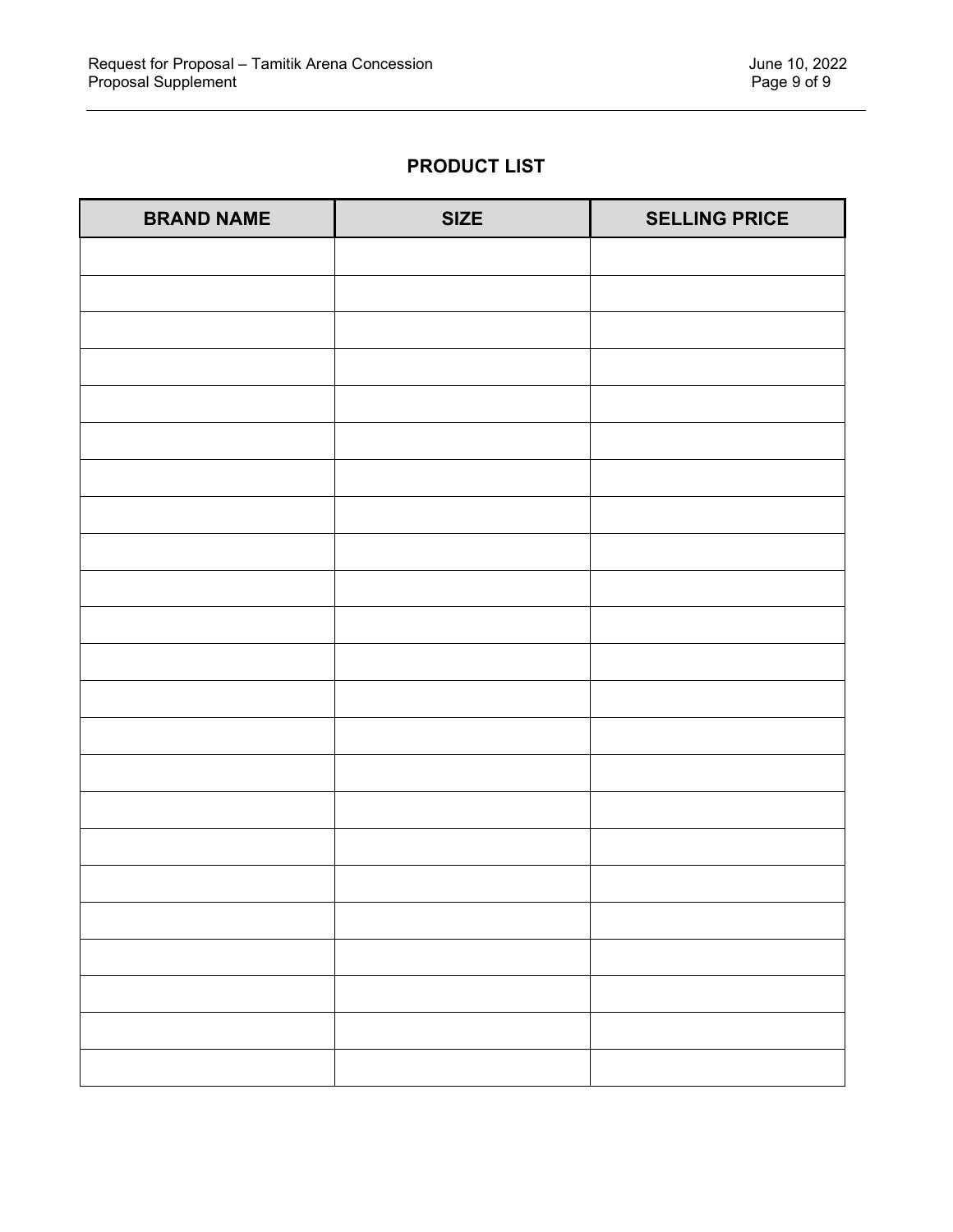## **DISTRICT OF KITIMAT LEISURE SERVICES DEPARTMENT KITIMAT ICE RINK CONCESSION**

## **PROPOSAL FORM A**

| To: | District of Kitimat |
|-----|---------------------|
|     | 270 City Centre     |
|     | Kitimat, B.C.       |
|     | <b>V8C 2H7</b>      |

Closing Date: July 14, 2022 Closing Time (local):  $4:00 \text{ pm}$ 

 $I/We,$ 

(Name of proponent or proponents in full)

 $\delta$  of  $\Gamma$  and  $\Gamma$  and  $\Gamma$  and  $\Gamma$  and  $\Gamma$  and  $\Gamma$  and  $\Gamma$  and  $\Gamma$  and  $\Gamma$  and  $\Gamma$  and  $\Gamma$  and  $\Gamma$  and  $\Gamma$  and  $\Gamma$  and  $\Gamma$  and  $\Gamma$  and  $\Gamma$  and  $\Gamma$  and  $\Gamma$  and  $\Gamma$  and  $\Gamma$  and  $\Gamma$  and  $\Gamma$  and  $\Gamma$  a

(City/Town)

having examined the documents issued by the District of Kitimat Leisure Services Department and having full knowledge of the work required, and of the materials, supplies, tools and equipment I/we are to furnish, hereby submit a proposal to operate the concession in the Tamitik Arena.

If this proposal is accepted, we agree to pay to the District of Kitimat Leisure Services Department the Rent of Texas per cent ( $\%$ ) of the annual Gross Revenue, from our operations under the Contract (the "Rent").

I/We acknowledge that the District of Kitimat Leisure Services Department reserves the right to reject any or all proposals for any reason whatsoever.

I/We certify that I/we have provided the information requested to the best of my/our ability, and that the statements made by me/us are true and complete to the best of my/our knowledge.

I/We authorize the District of Kitimat Leisure Services Department to conduct personal and financial investigations regarding the authenticity of any statements made in this proposal.

| Dated this | aay | $\sim$ $\sim$ $\sim$ $\sim$ $\sim$ |  |  |
|------------|-----|------------------------------------|--|--|
|            |     |                                    |  |  |

| <b>Signature of President</b> | Witness |
|-------------------------------|---------|
| (Print)                       | (Print) |
| Treasurer                     | Witness |
| (Print)                       | (Print) |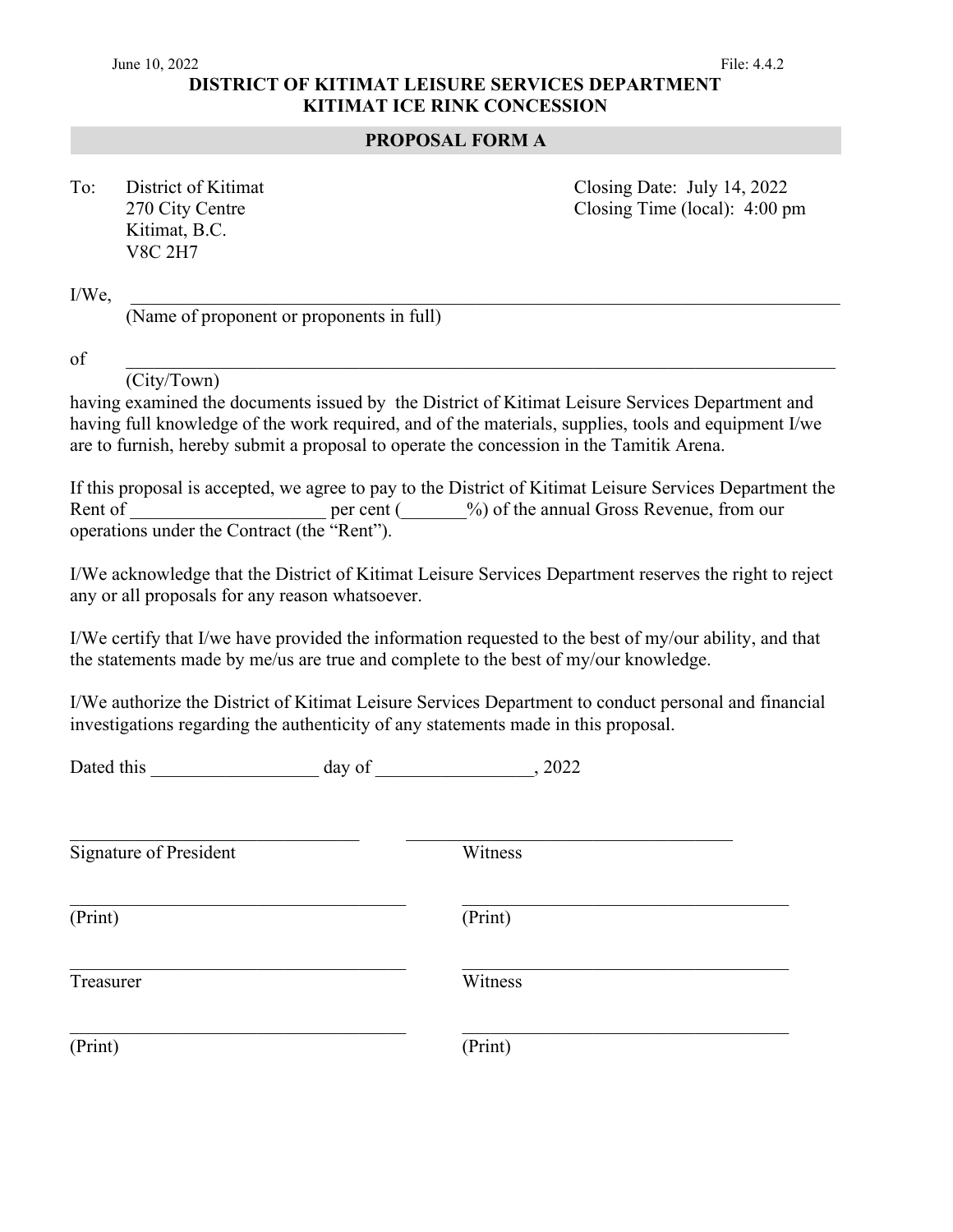## **DISTRICT OF KITIMAT LEISURE SERVICES DEPARTMENT KITIMAT ICE RINK CONCESSION**

## **PROPOSAL FORM B**

| To: | District of Kitimat |
|-----|---------------------|
|     | 270 City Centre     |
|     | Kitimat, B.C.       |
|     | <b>V8C 2H7</b>      |

Closing Date: July 14, 2022 Closing Time (local):  $4:00 \text{ pm}$ 

 $I/We,$ 

(Name of proponent or proponents in full)

of \_\_\_\_\_\_\_\_\_\_\_\_\_\_\_\_\_\_\_\_\_\_\_\_\_\_\_\_\_\_\_\_\_\_\_\_\_\_\_\_\_\_\_\_\_\_\_\_\_\_\_\_\_\_\_\_\_\_\_\_\_\_\_\_\_\_\_\_\_\_\_\_\_\_\_\_

(City/Town)

having examined the documents issued by the District of Kitimat Leisure Services Department and having full knowledge of the work required, and of the materials, supplies, tools and equipment I/we are to furnish, hereby submit a proposal to operate the concession in the Tamitik Arena.

If this proposal is accepted, we agree to pay to the District of Kitimat Leisure Services Department the Rent of **Example 2** (write in full) dollars annually, from our operations under the Contract (the "Rent") plus an increase each year set by the BC Consumer Cost Index of the proceeding year.

I/We acknowledge that this proposal does not entitle me/us to any rights or to proceed in any way.

I/We certify that I /we have provided the information requested to the best of my/our ability, and that the statements made by me/us are true and complete to the best of my/our knowledge.

I/We authorize the District of Kitimat Leisure Services Department to conduct personal and financial investigations regarding the authenticity of any statements made in this proposal.

| Dated this                    | day of | , 2022  |  |
|-------------------------------|--------|---------|--|
| <b>Signature of President</b> |        | Witness |  |
| (Print)                       |        | (Print) |  |
| Treasurer                     |        | Witness |  |
| (Print)                       |        | (Print) |  |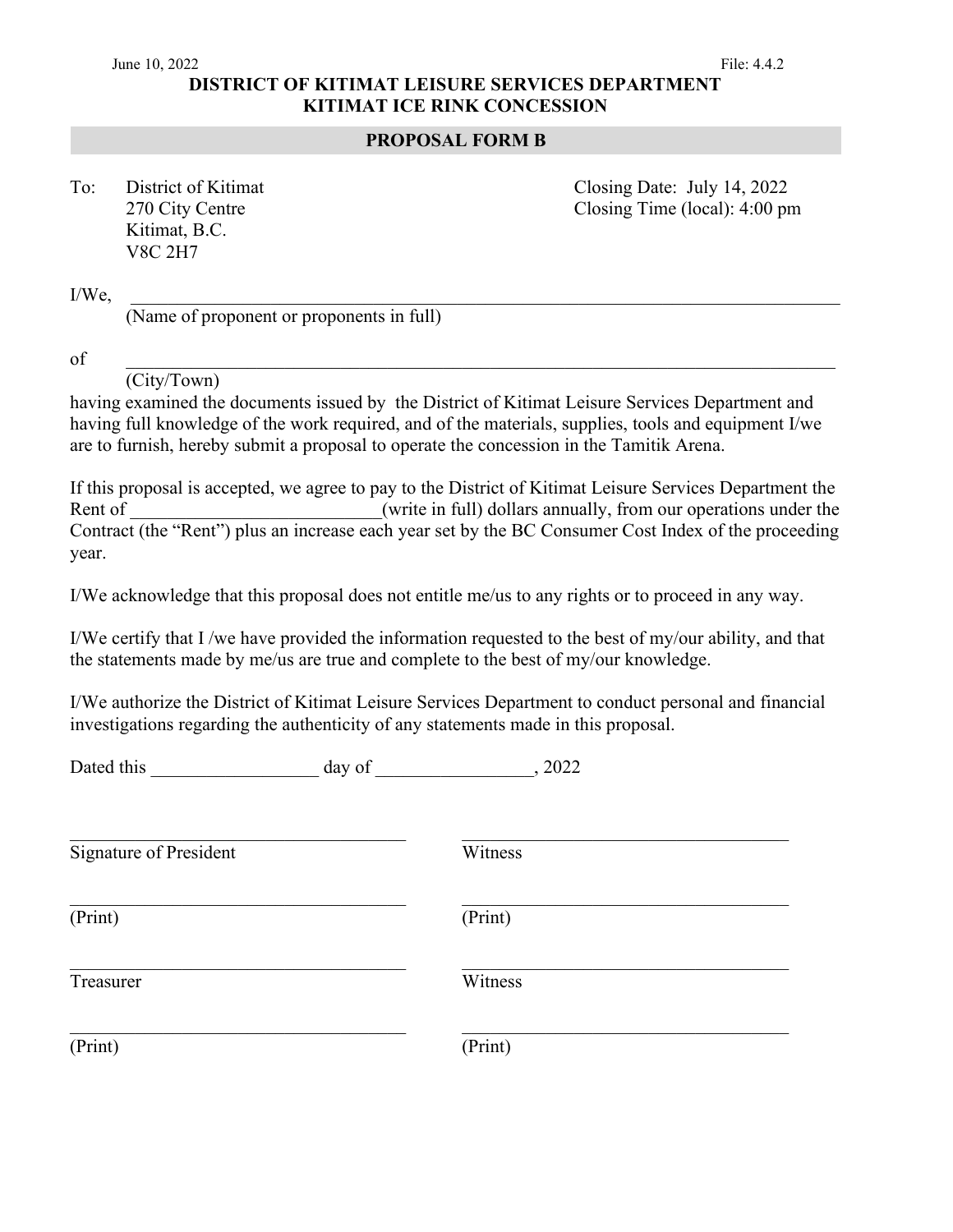## June 10, 2022 File: 4.4.2 **DISTRICT OF KITIMAT LEISURE SERVICES DEPARTMENT KITIMAT ICE RINK CONCESSION**

## **PROPOSAL FORM C**

| To: | District of Kitimat |
|-----|---------------------|
|     | 270 City Centre     |
|     | Kitimat, B.C.       |
|     | V8C 2H7             |

Closing Date: July 14, 2022 Closing Time (local):  $4:00 \text{ pm}$ 

I/We,

(Name of proponent or proponents in full)

Of

(City/Town)

having examined the documents issued by the District of Kitimat Leisure Services Department and having full knowledge of the work required, and of the materials, supplies, tools and equipment I/we are to furnish, hereby submit a proposal to operate the concession in the Tamitik Arena.

If this proposal is accepted, we agree to pay to the District of Kitimat Leisure Services Department the Rent of \_\_\_\_\_\_\_\_\_\_\_\_\_\_\_\_\_\_\_\_\_\_\_\_\_(write in full) dollars annually plus a percentage (write in full) of the annual Gross Revenue, from our operations under the Contract (the "Rent") plus an increase each year set by the BC Consumer Cost Index of the proceeding year.

I/We acknowledge that this proposal does not entitle me/us to any rights or to proceed in any way.

I/We acknowledge that the District of Kitimat Leisure Services Department reserves the right to reject any or all proposals for any reason whatsoever.

I/We certify that I/we have provided the information requested to the best of my/our ability, and that the statements made by me/us are true and complete to the best of my/our knowledge.

I/We authorize the District of Kitimat Leisure Services Department to conduct personal and financial investigations regarding the authenticity of any statements made in this proposal.

| Dated this                    | day of | , 2022  |  |
|-------------------------------|--------|---------|--|
| <b>Signature of President</b> |        | Witness |  |
| (Print)                       |        | (Print) |  |
| Treasurer                     |        | Witness |  |
| (Print)                       |        | (Print) |  |